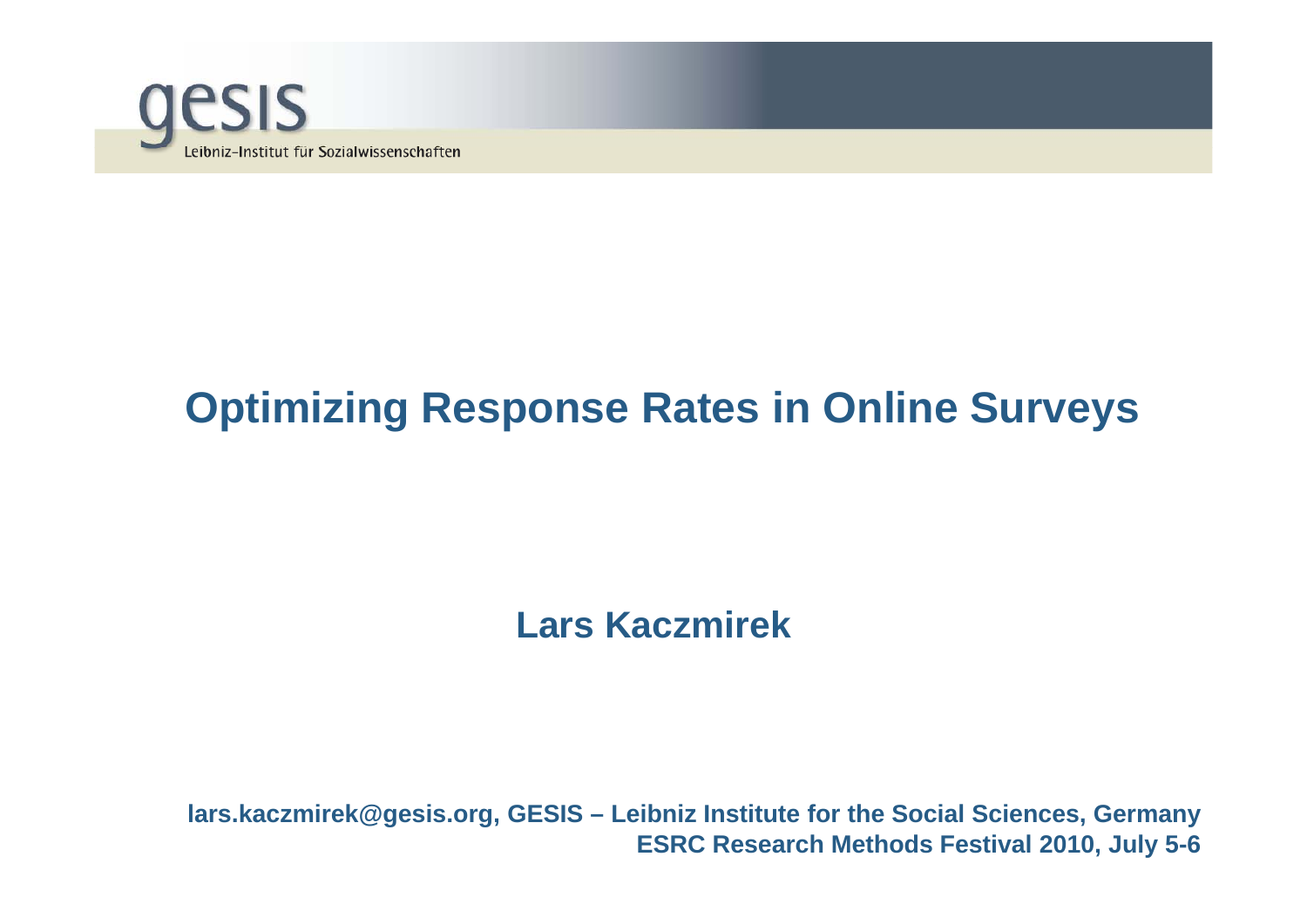### **Acknowledgment**

- $\mathcal{L}^{\text{max}}$ The results presented today have been published in
	- e<br>S Kaczmirek, L. (2009). *Human-Survey Interaction: Usability and Nonresponse in Online Surveys*. Cologne: Halem Verlag.
	- e<br>S Das, M., Ester, P., & Kaczmirek, L. (Eds.). (in print, 2011). Social and Behavioral Research and the Internet: Advances in Applied Methods and Research Strategies. Oxford: Taylor and Francis.
- $\mathcal{L}^{\text{max}}$ ■ Related work can be found at www.kaczmirek.de
- $\mathcal{L}^{\mathcal{A}}$  Several of the studies were only possible with the cooperation and help of many others. The full acknowledgment can be found in www.kaczmirek.de/ebook2008/
- e<br>S Some of the pages in this pdf are not shown correctly because the original includes animated slides.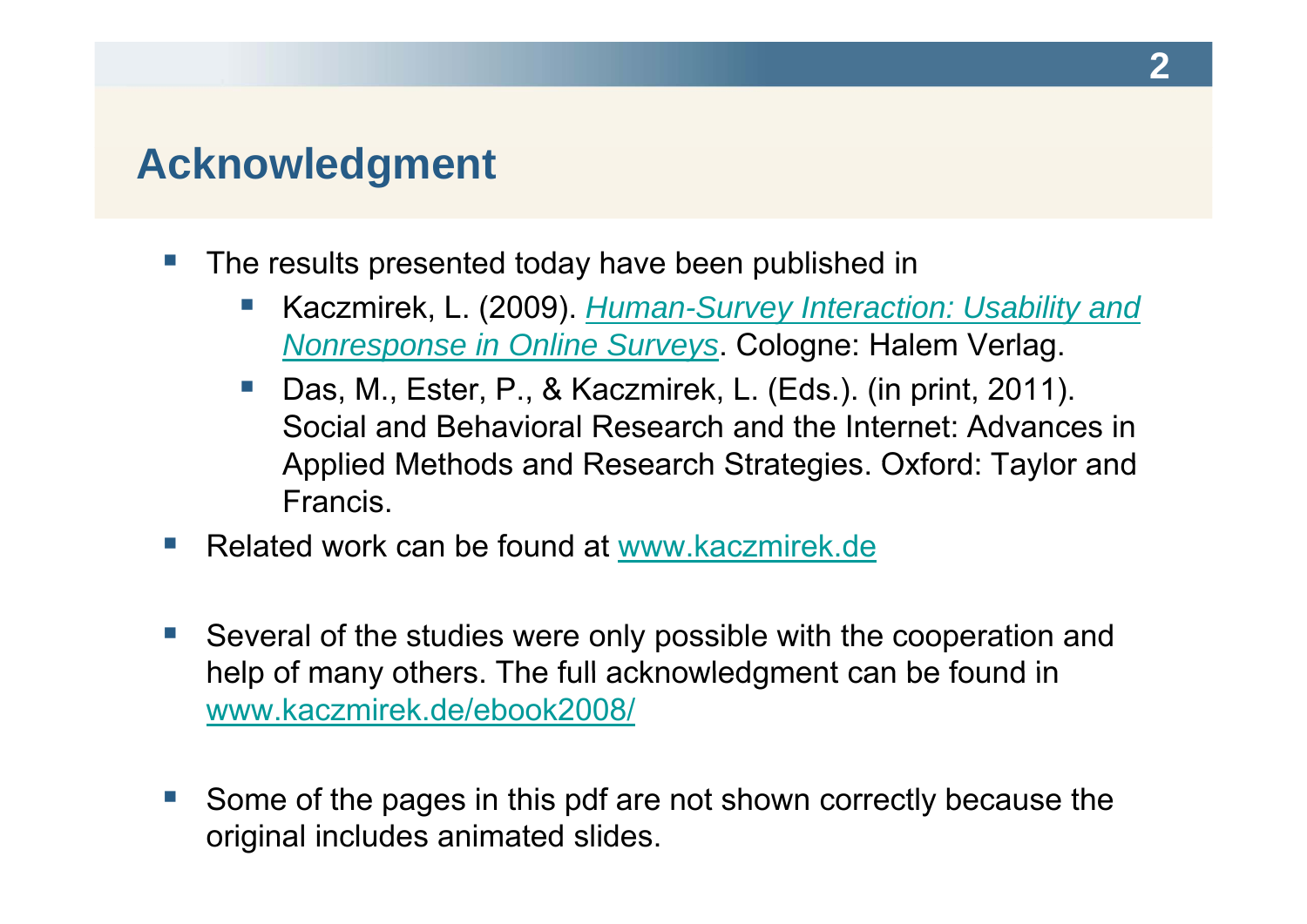# **The context of this work in the survey life cycle survey within the total survey error perspective**

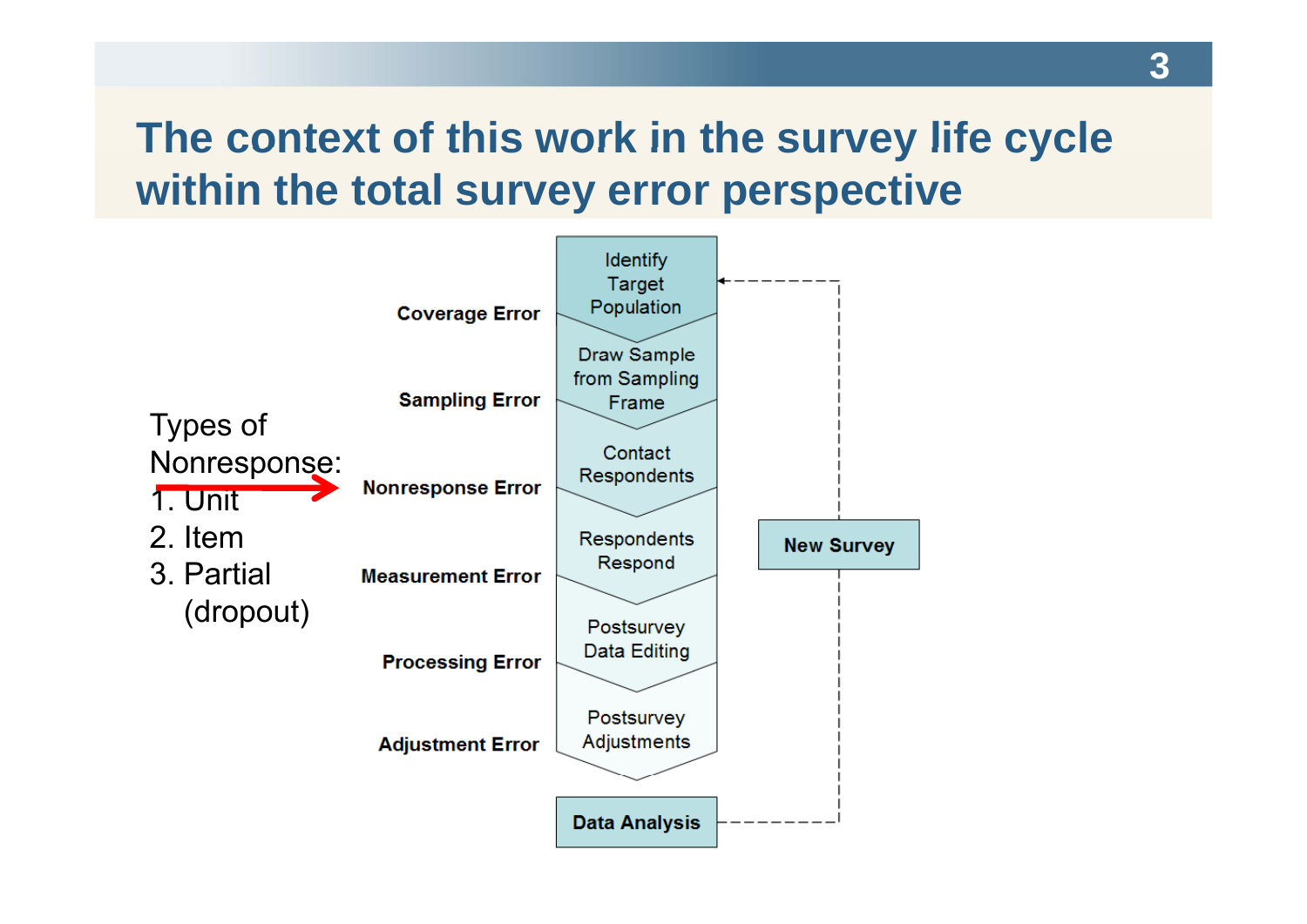# **Improving Human-Survey Interaction Take Home Message**

- $\mathcal{L}^{\text{max}}$ **Higher survey usability decreases survey error.**
- $\mathcal{C}^{\mathcal{A}}$  This talk is about reducing three nonresponse types: unit nonresponse, item nonresponse, partial response (dropout)
- $\sim$  Summary:
	- e<br>S New technologies can substantially increase nonresponse.
	- $\mathcal{L}_{\rm{max}}$  Appropriate survey interaction can increase item completion rates by 4% beyond standard procedures. However, bad feedback can reduce completion rates by 6%.
	- Ŧ Progress indicators can cause up to 8.8% higher response rates compared to problematic but common implementations.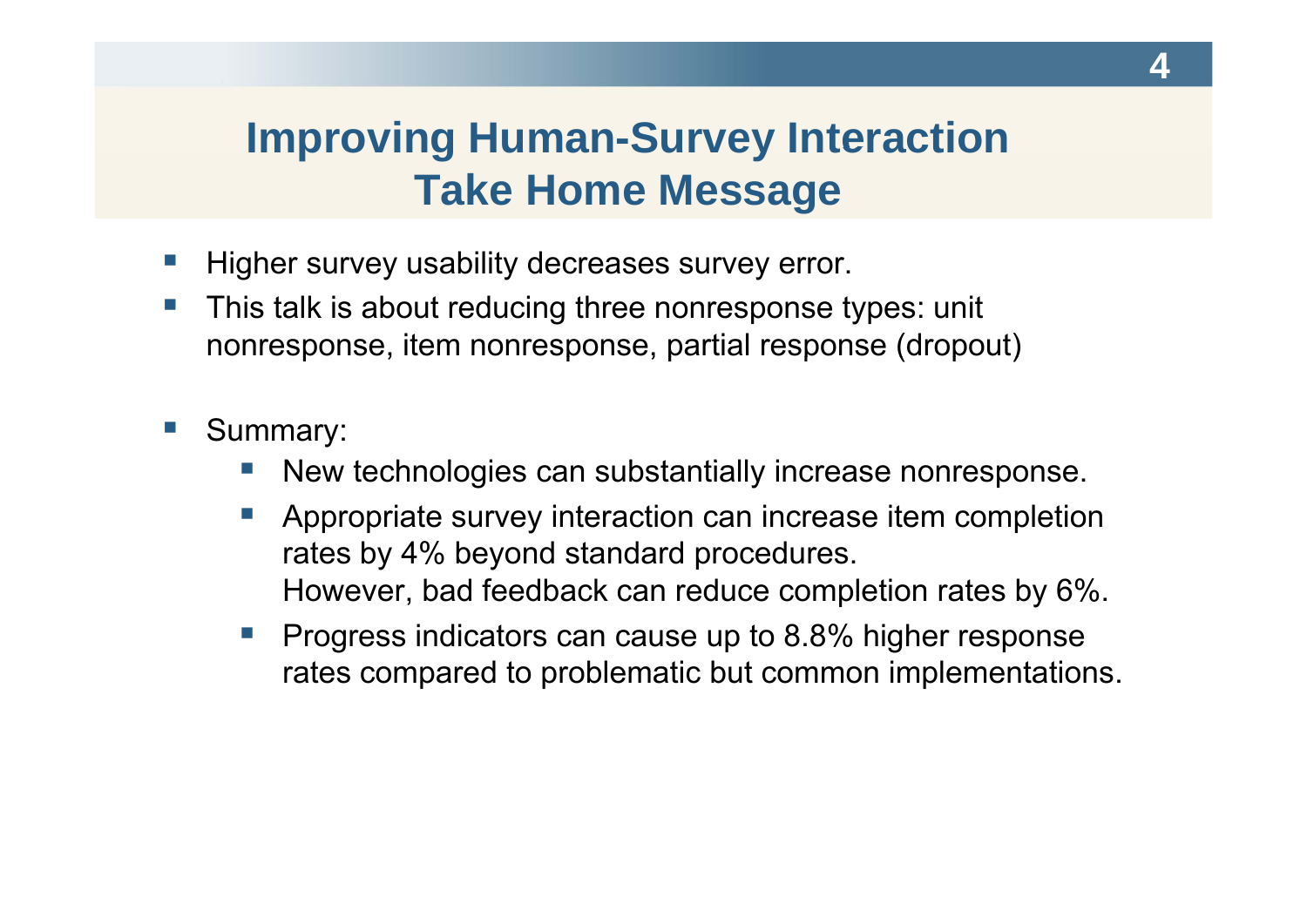## **Outline**

- 1. Usability in online surveys
- 2. Unit nonresponse: Error tolerance and accessibility
- 3. Item nonresponse: Using feedback to increase item response rates
- 4. Dropout: Using feedback to increase survey completion rates
- 5. Summary
- 6. Discussion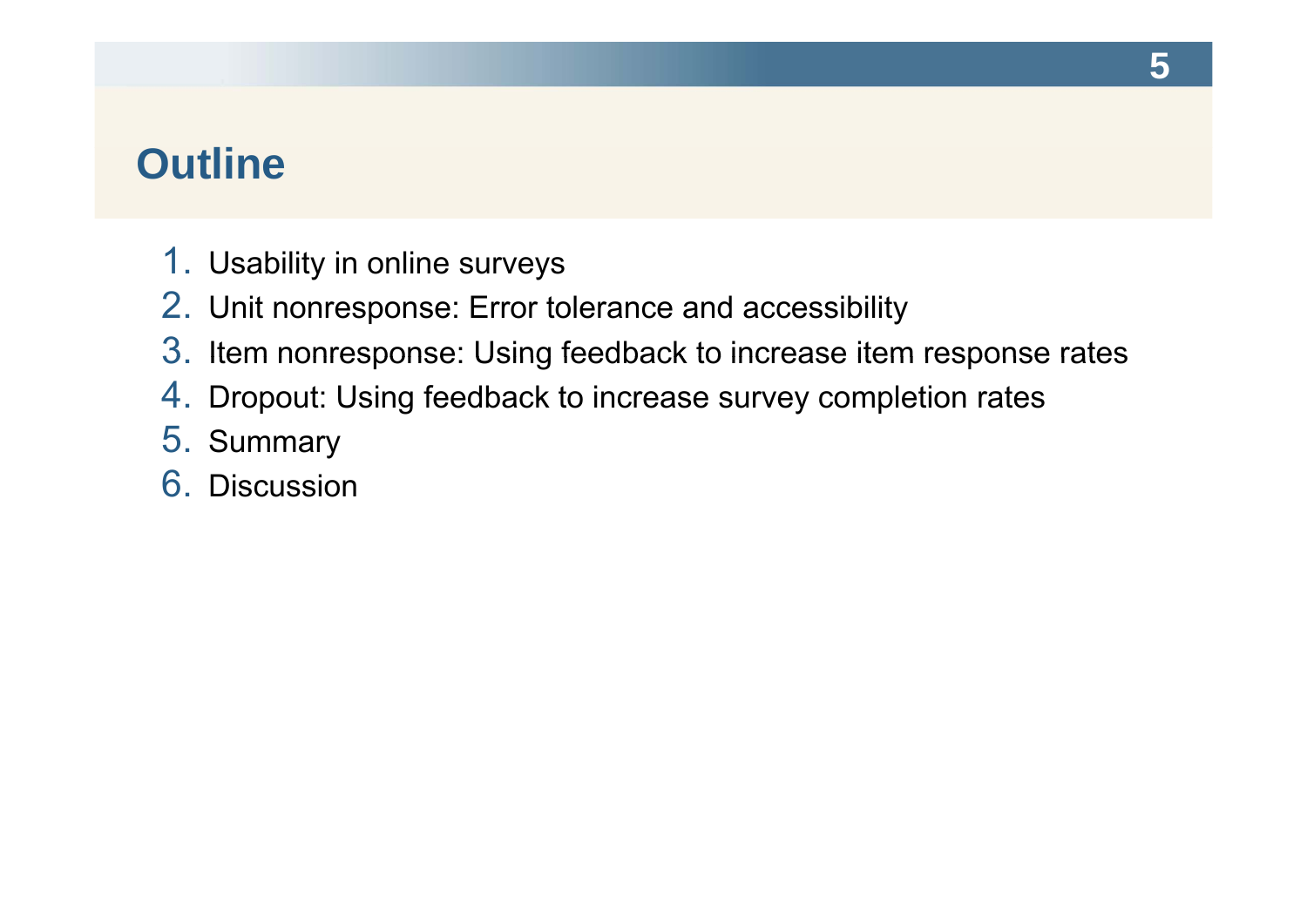### **Usability in Online Surveys**

- $\mathcal{L}^{\text{max}}$ ■ Usability is a part of surveys (Dillman, 2007; Hansen & Couper, 2005)
- $\sim$  Usability principles proposed by authors from different fields
	- e<br>S Design of everyday things (Norman 1988)
	- $\mathcal{L}_{\mathcal{A}}$ User interface design (Shneiderman 1998)
	- $\mathcal{L}^{\mathcal{A}}$ Website usability (Nielsen 1993, 2005)
	- e<br>S Usability in computer-assisted interviewing (Couper 1994)
	- e<br>S Dialogue Principles (ISO 9241-110, 2006)
- e<br>S  $\blacksquare$  All approaches overlap in terms of
	- **Tale Error tolerance**
	- $\sim$ **Feedback**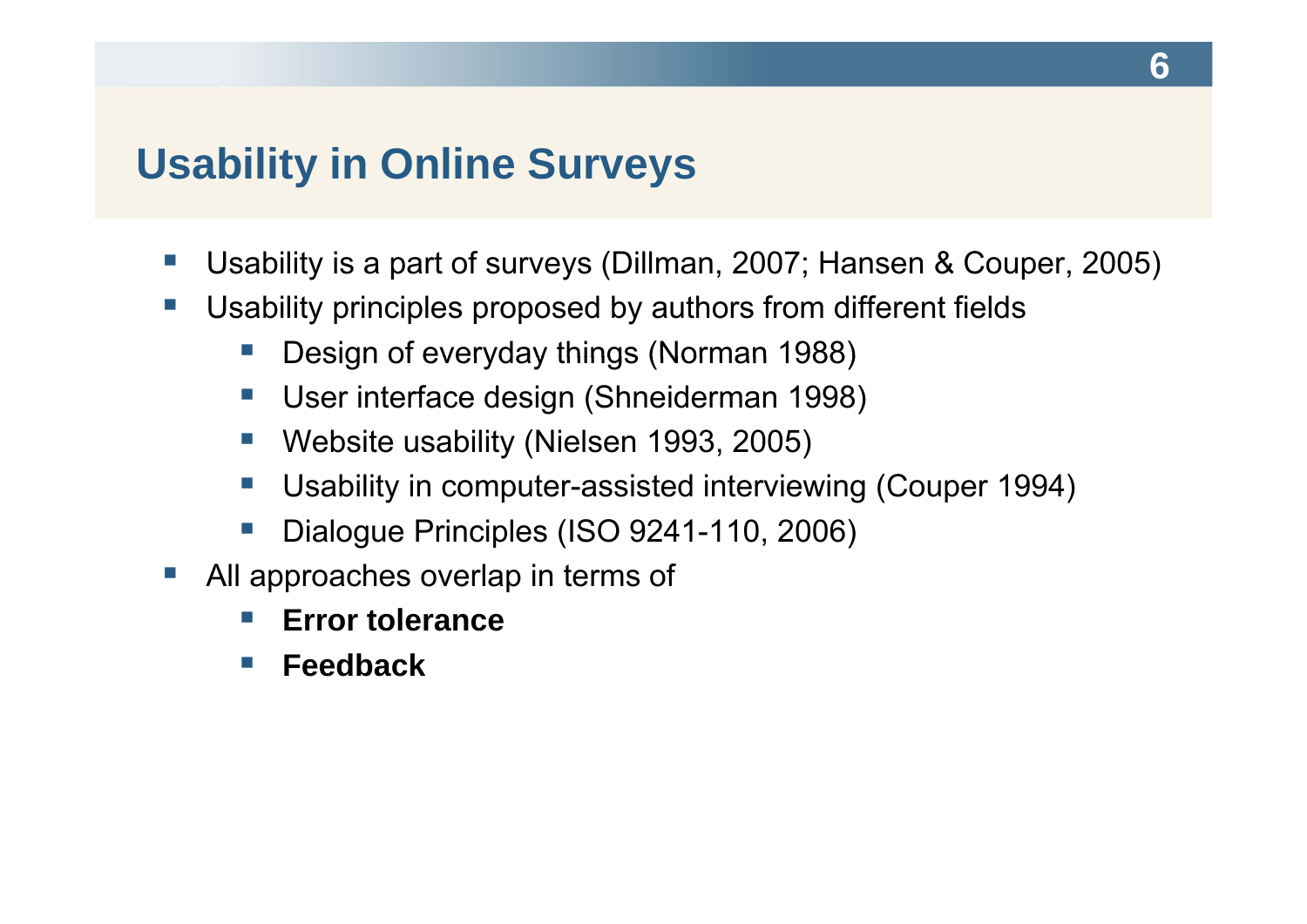## **Human-Survey Interaction**

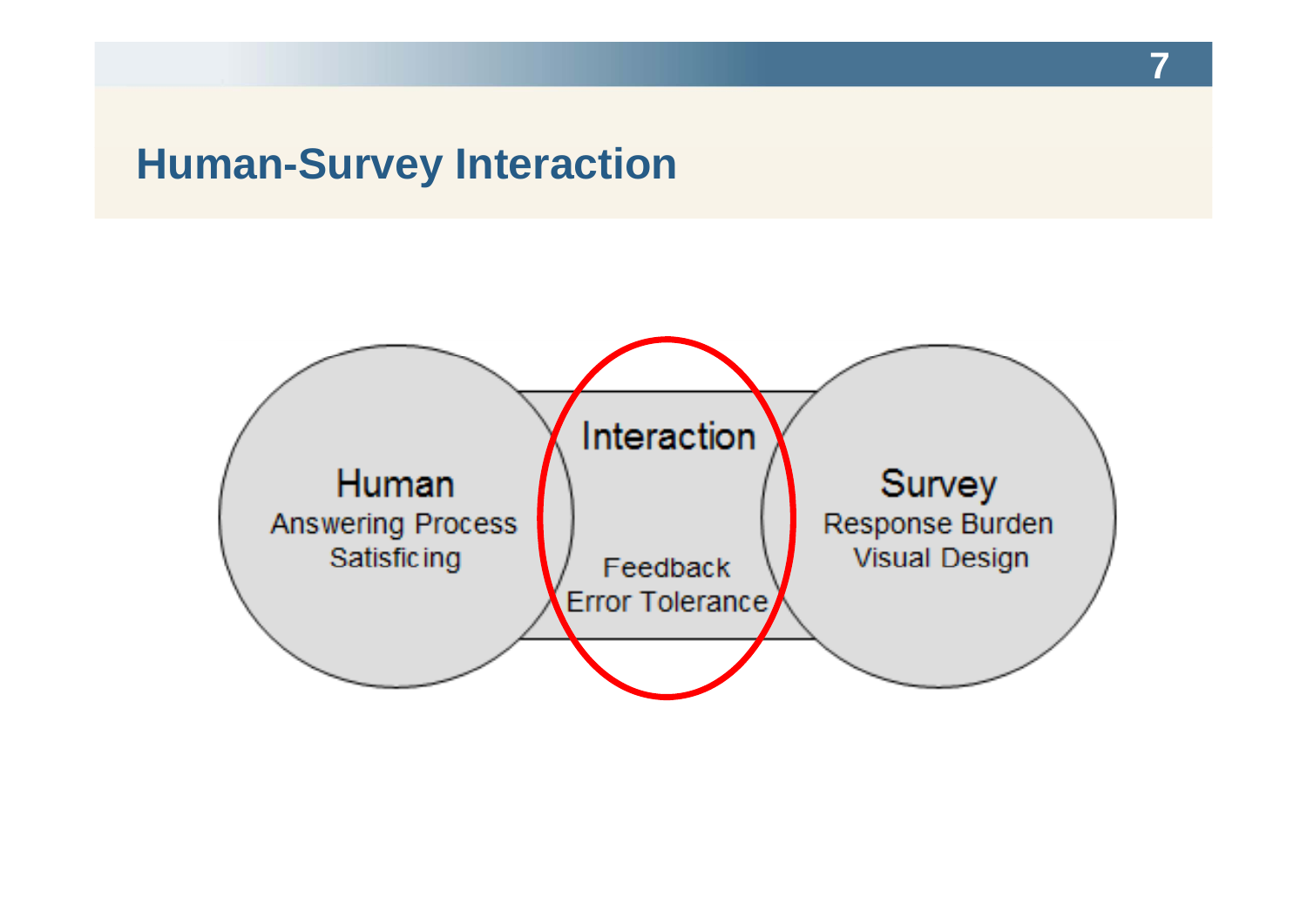### **Interaction Example: Changes in Answers**

- $\mathcal{L}^{\mathcal{L}}$ • Data: Two grid questions with 10 items each in the LISS panel, n=2488
- $\mathbb{R}^n$ ■ Grid A: general self efficacy scale
- e<br>S Grid B: personality items.
- $\mathcal{L}_{\text{max}}$ 40% changed their answer at least once
- $\blacksquare$  60% = 0
- $\blacksquare$  21% = 1
- $10\% = 2$
- $\mathcal{L}^{\text{max}}$  $9\% > 3$
- $\mathcal{L}^{\text{max}}$ Maybe auto-forward after a click is not such a good idea after all.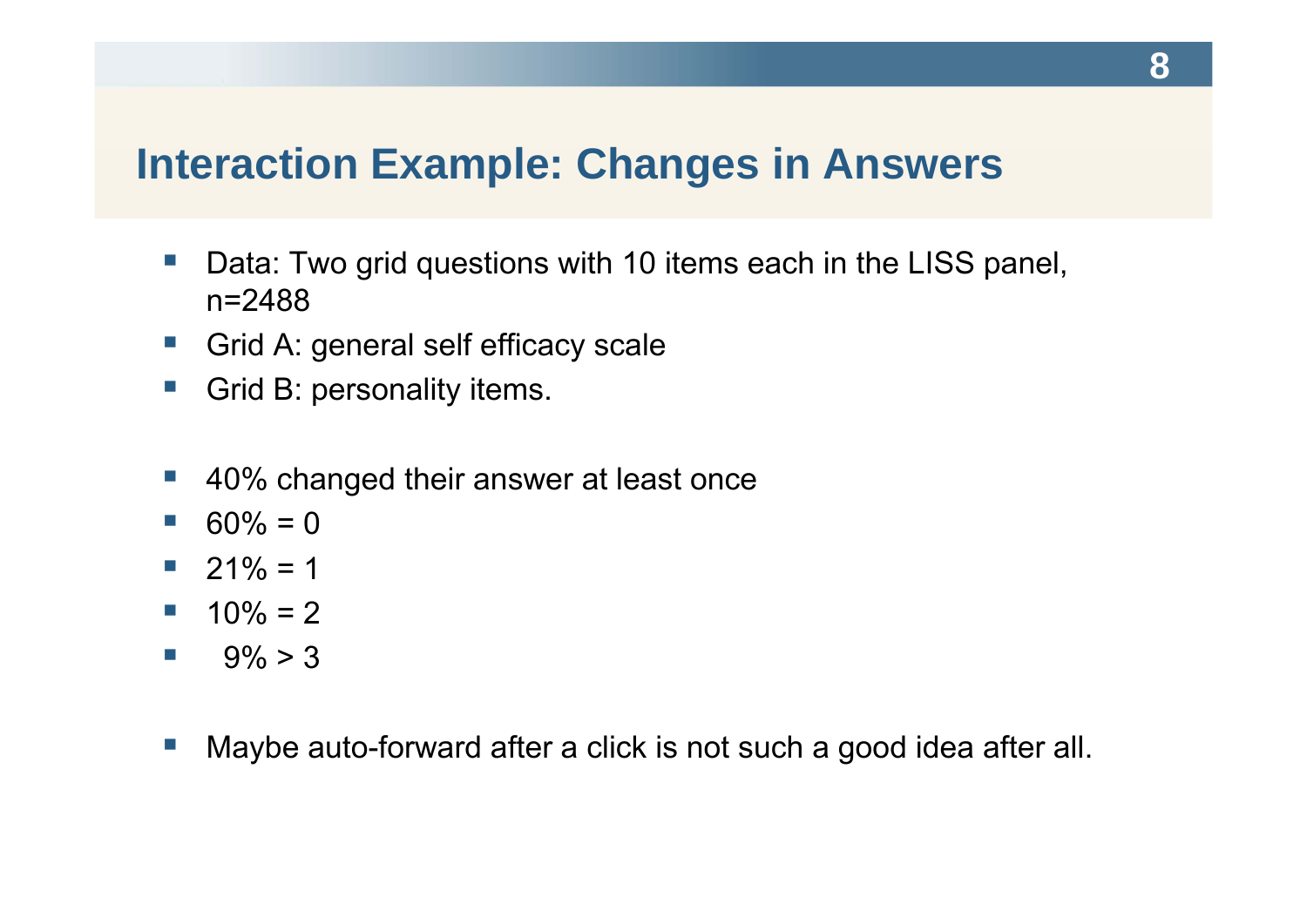# **Nonresponse 1, unit nonresponse: Accessibility and error tolerance**

- $\mathcal{L}^{\mathcal{L}}$ ■ How high is nonresponse for different technologies?
- $\mathcal{L}_{\mathcal{A}}$  Sample: all student applicants at the University of Mannheim between 2005 and 2006 (n=29014)

![](_page_8_Figure_3.jpeg)

e.g., implementing a visual analog scale

- $\supset$  Using low coverage technology increases nonresponse
- $\supset$  JavaScript should be preferred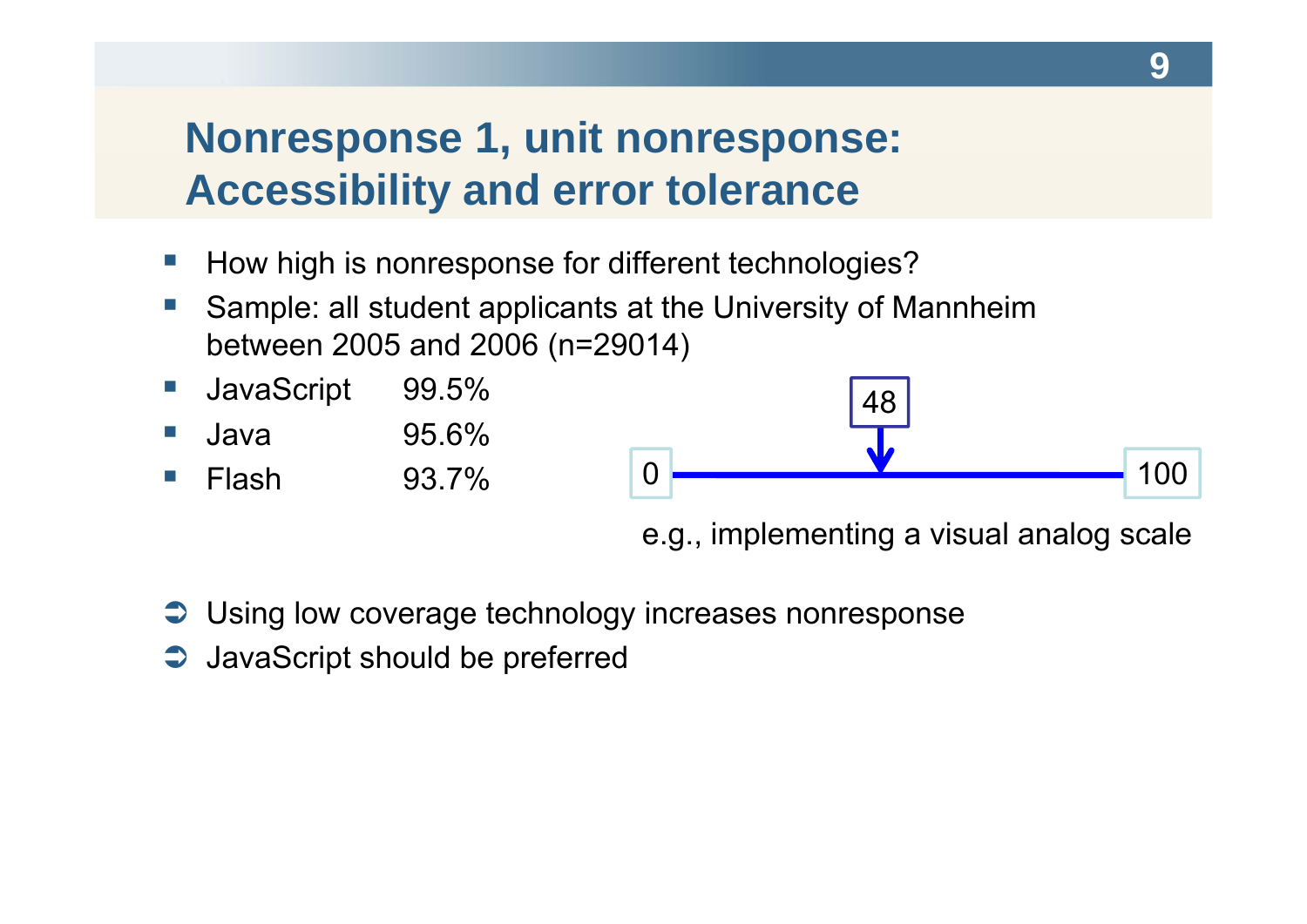# **General Social Survey in Germany ALLBUS 2008 Online-Follow-Up**

- $\mathcal{L}^{\mathcal{L}}$ **I limitial register-based sample and f2f survey**
- $\mathcal{L}^{\text{max}}$ n=258 (76%) agreed to technical collection, 81 respondents declined
- $\overline{\phantom{a}}$ ■ Non-reactive data collection with www.etracker.com
- $\mathbb{R}^n$ Data collected March–April 2009, data accuracy +-2.8% or better
- e<br>S 98,5% had a screen width >= 1024 pixels
- e<br>S 47% IE, 42% Firefox
- e<br>S 32% Dialup, 47% DSL
- e<br>S  $\blacksquare$  69% WinXP, 22% WinVista, <2% MacOSX
- e<br>S 95% German browser, 3% English browser
- Ŧ >99% JavaScript, 97% Flash
- $\mathbb{R}^n$ 75% Quicktime, 64% Realplayer, 49% Windows Media Video
- e<br>S 99% Java, 49% VB Script / Active X
- e<br>S 94% Adobe Acrobat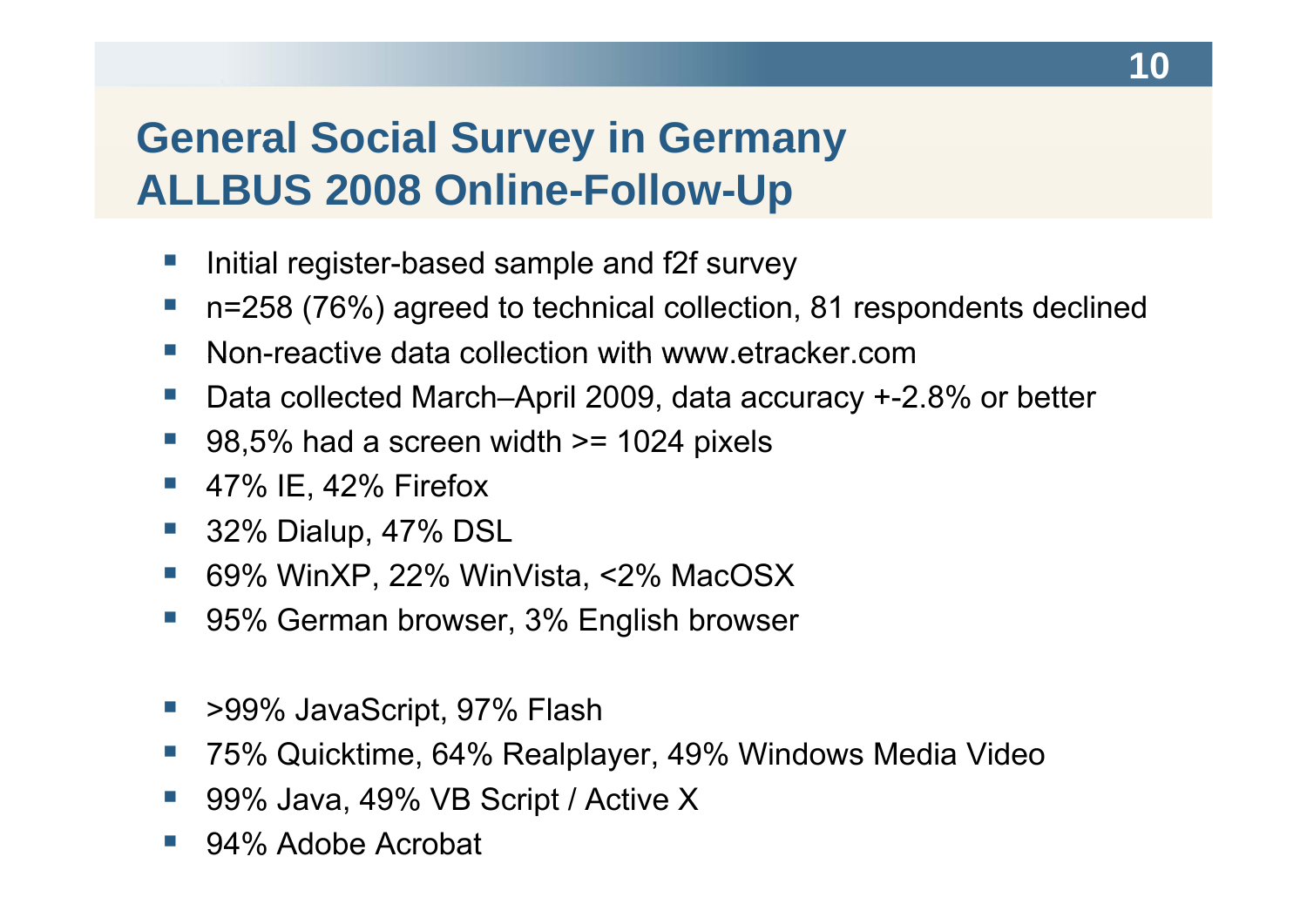### **Validation in other samples**

- $\mathcal{L}^{\mathcal{L}}$ 2nd sample: Online-follow-up of the face-to-face General social survey in Germany (probability sample)
- $\supset$  JavaScript 99.7%, n=386
- $\mathcal{L}^{\text{max}}$  3rd sample: Market research panel, number of respondents chosen according to known distributions of gender, age and education in full population
- $\supset$  JavaScript 99.1%, n=588
- e<br>S 4th sample: LISS panel in the Netherlands (probability sample)
- **→** JavaScript 99.4%, i.e. 15, n=2405
- $\supset$  The recommendation for JavaScript holds in a variety of settings.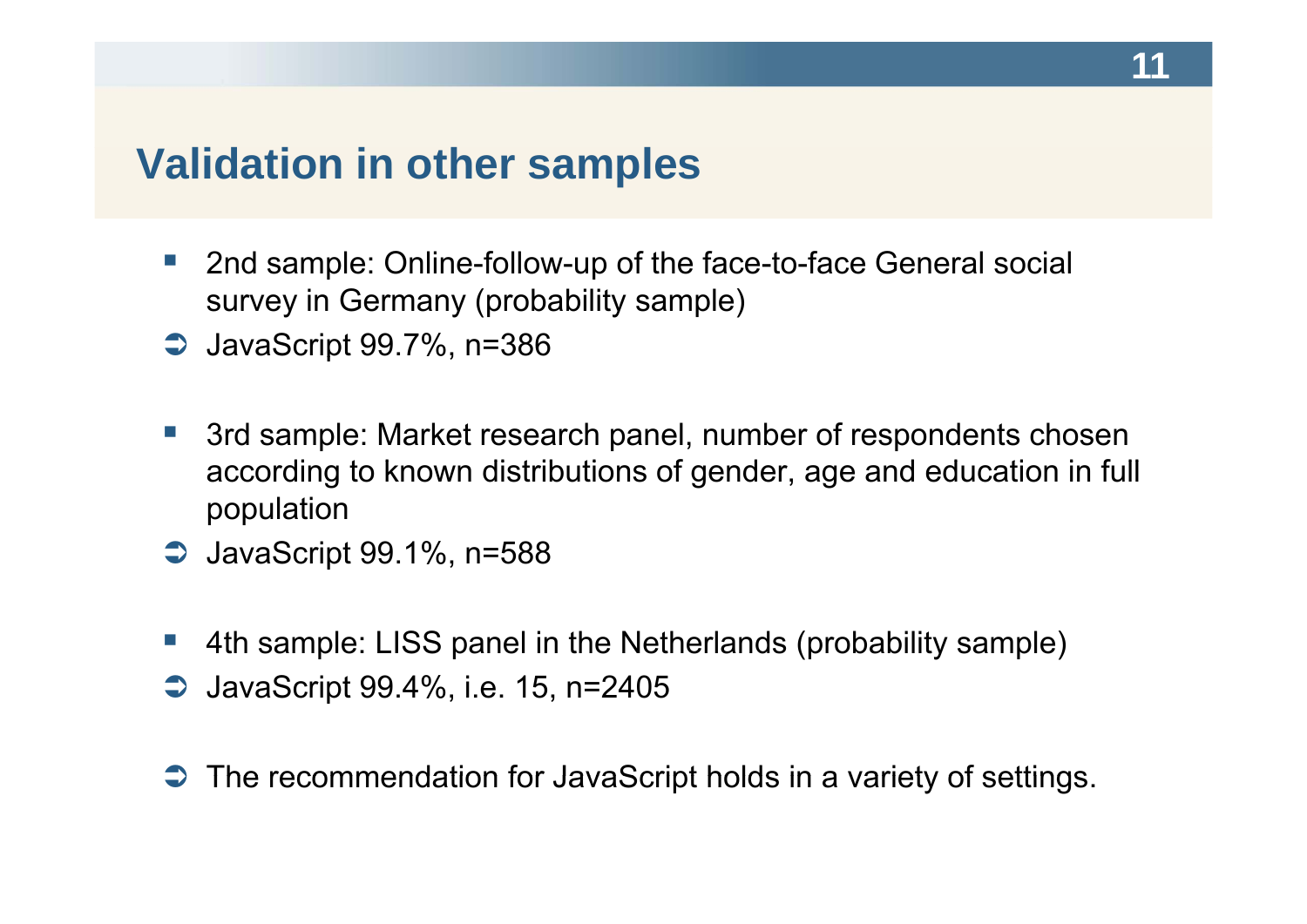# **Nonresponse 2, item nonresponse: Using feedback to increase item response rates**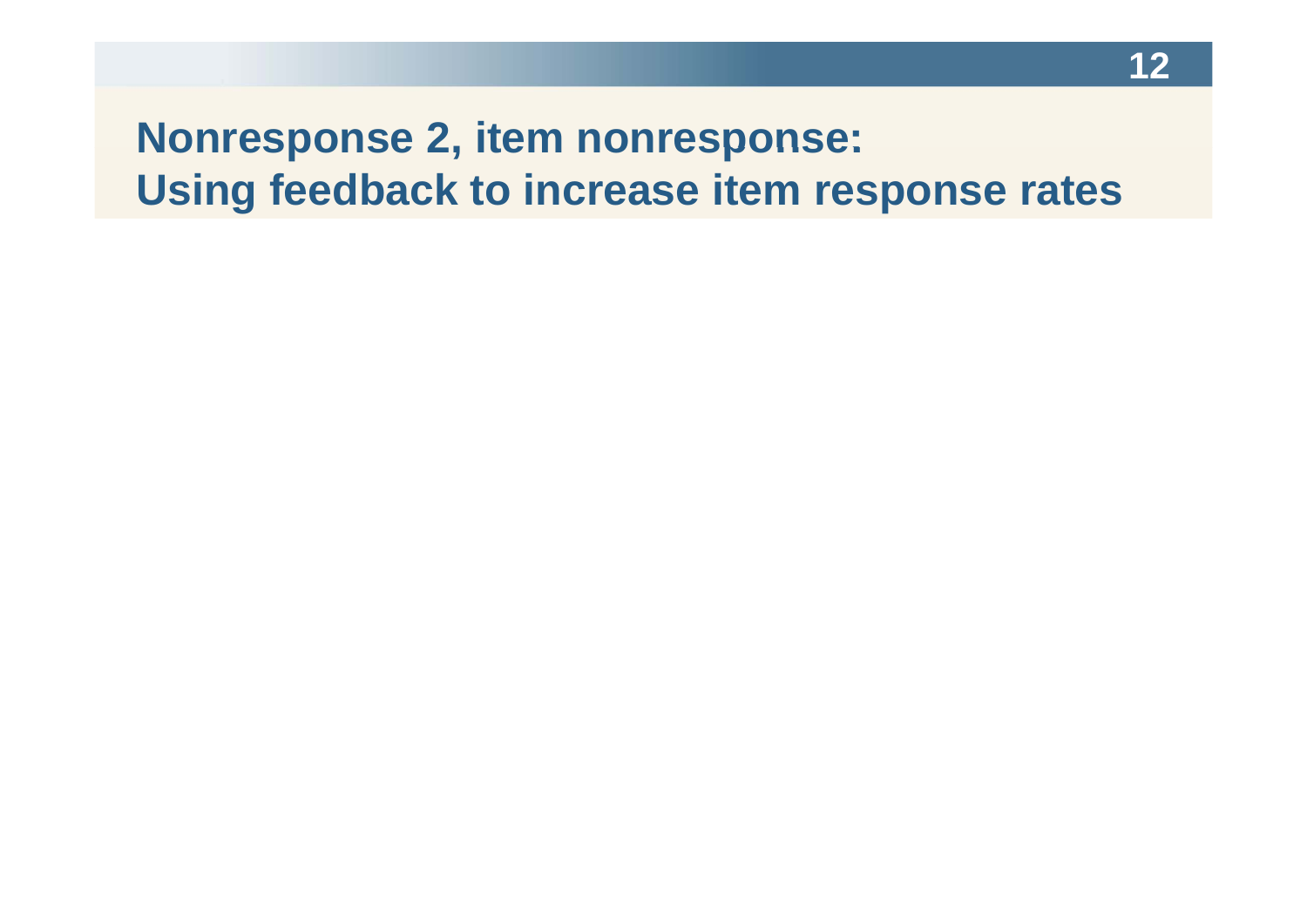# **Experiment: Focusing on Available Answers**

- $\mathcal{L}^{\mathcal{L}}$ ■ Goal: Enhance visibility of available answers
- $\left\vert \cdot\right\vert$  Manipulation 1: A blue cross highlighted the row and column at the position of the mouse pointer
- $\overline{\mathbb{R}^n}$ • Manipulation 2: For an answered item, the whole row turned into a darker grey.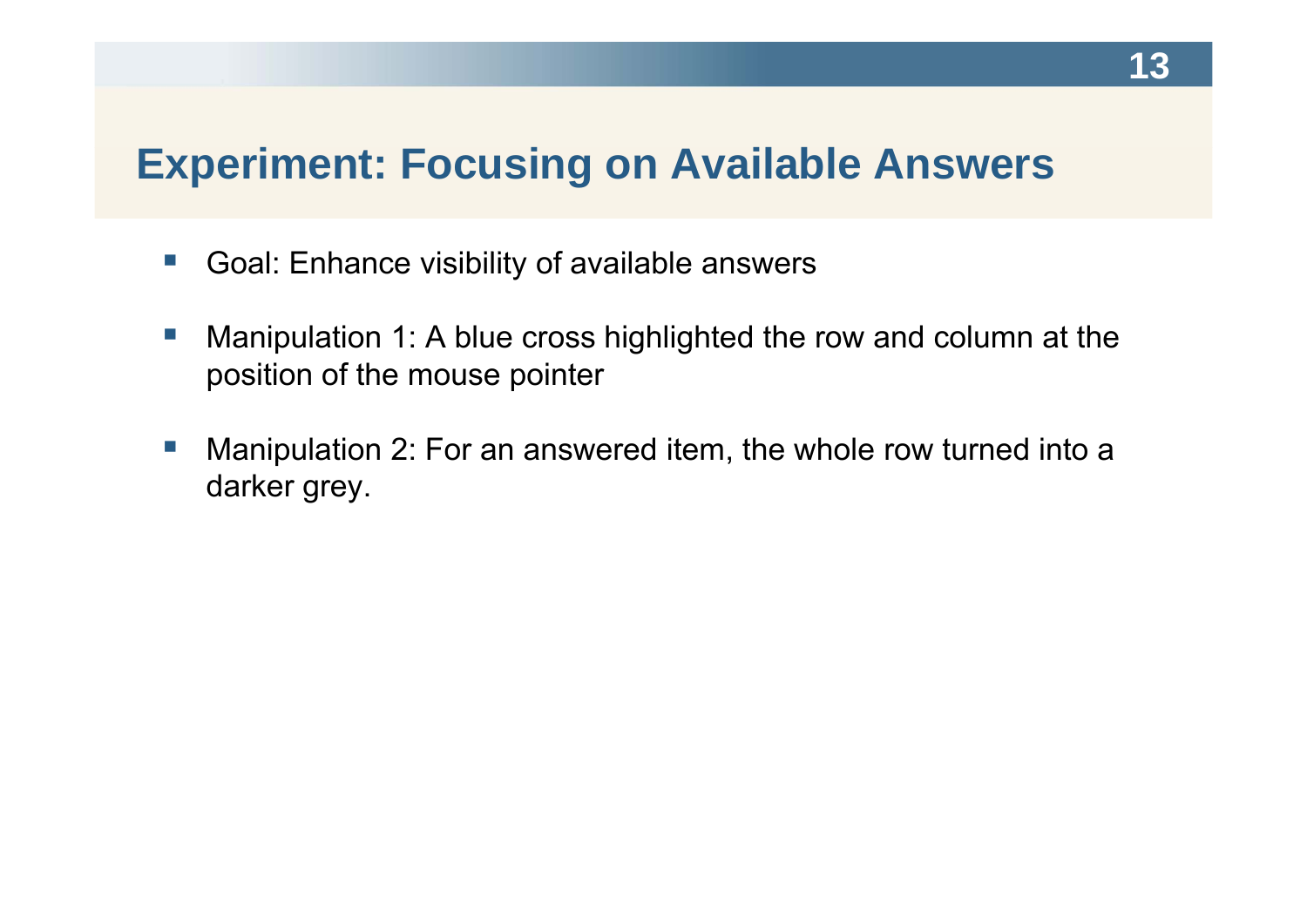![](_page_13_Figure_0.jpeg)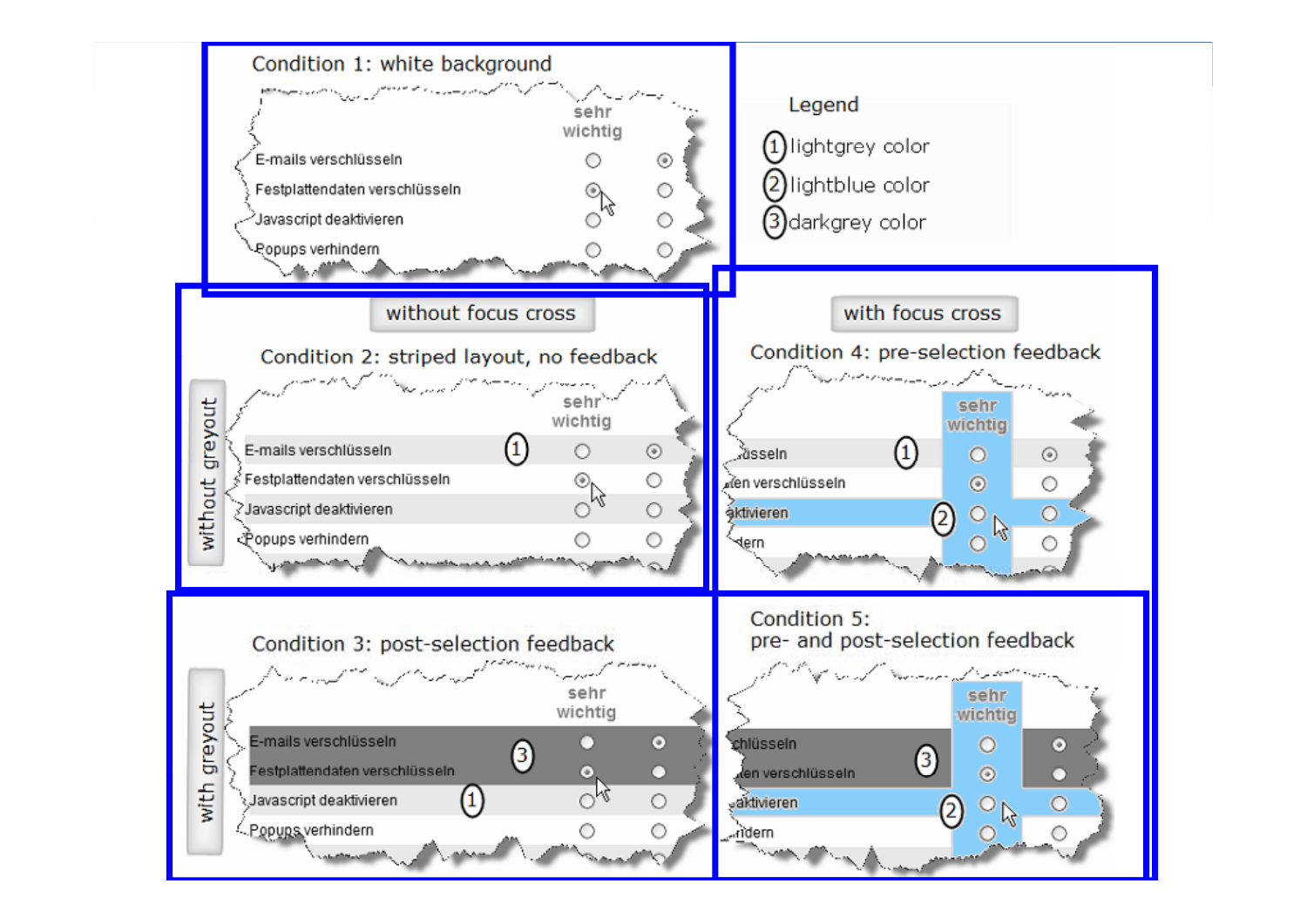# **Experiment: Study Profile**

| Topic:          | Security in the Internet                                                                                                       |
|-----------------|--------------------------------------------------------------------------------------------------------------------------------|
| Language:       | German                                                                                                                         |
| Length:         | Short, 13 pages, 47 items                                                                                                      |
| Sample:         | 4987 invitations to selfrecruited panel<br>Sozioland of the Respondi AG                                                        |
| Response:       | 2003 started, 1581 completed (78.9%)                                                                                           |
| Manipulation:   | Randomized assignment to 5 conditions                                                                                          |
| Exp. questions: | grid layout, rate the importance of 16 possible<br>measures to enhance the security in the Internet, 2<br>warm-up grids before |
| Gender:         | female $54.5%$                                                                                                                 |
| Average age:    | between 25 and 29 years                                                                                                        |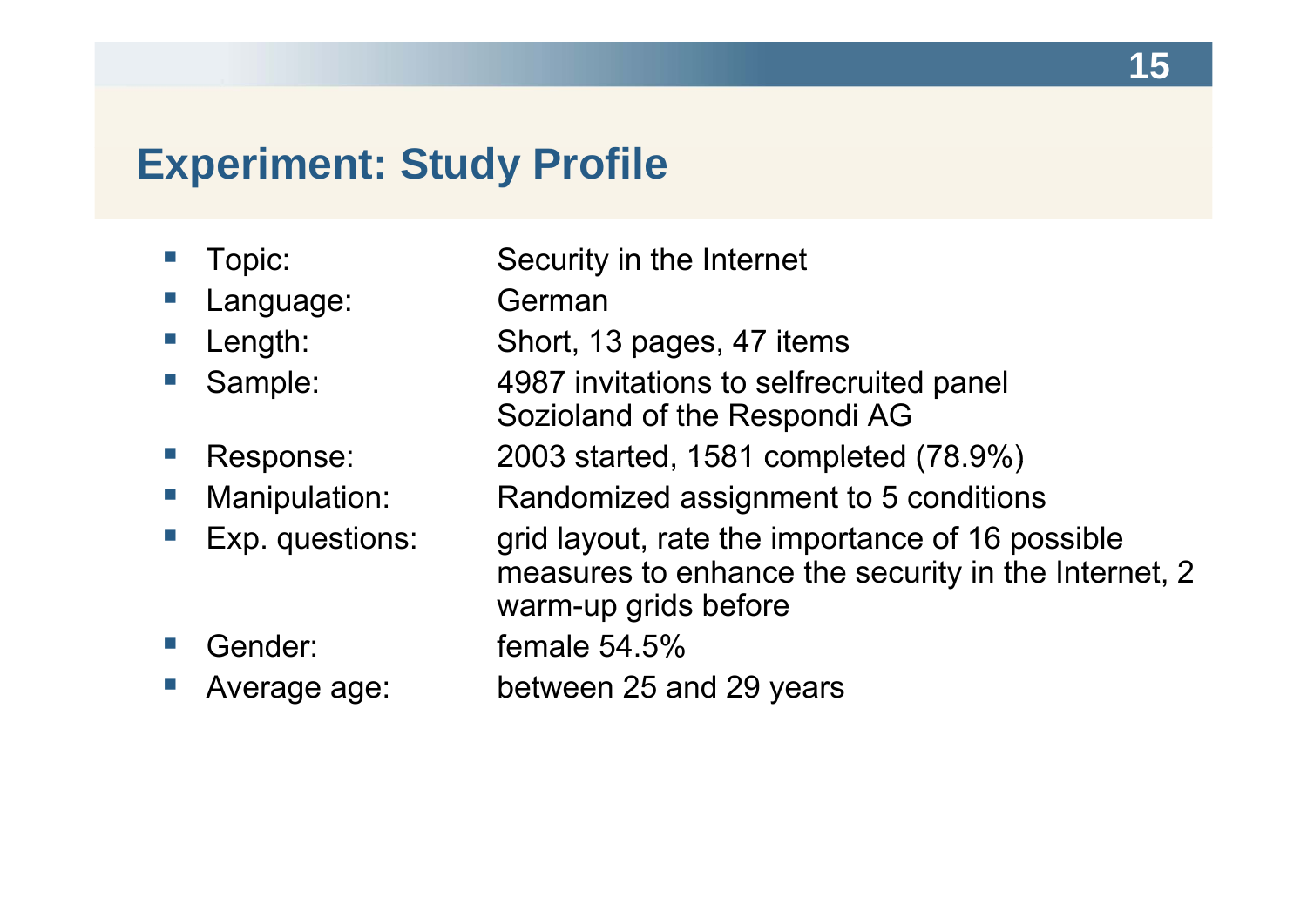# **Experiment: Results**

|           |     | <b>Standard</b>               |             |              |                    |       |
|-----------|-----|-------------------------------|-------------|--------------|--------------------|-------|
|           |     | <b>White Striped</b>          | <b>Grey</b> | <b>Cross</b> | <b>Both</b><br>G&C | Total |
| Completed | 303 | 317                           | 351         | 279          | 347                | 1597  |
| % within  |     | 83.0% 86.1% 88.2% 80.6% 86.1% |             |              |                    | 84.9% |
| Total     | 365 | 368                           | 398         | 346          | 403                | 1880  |

White vs. Greyout: n = 763,  $\chi2$  = 4.2, p = .04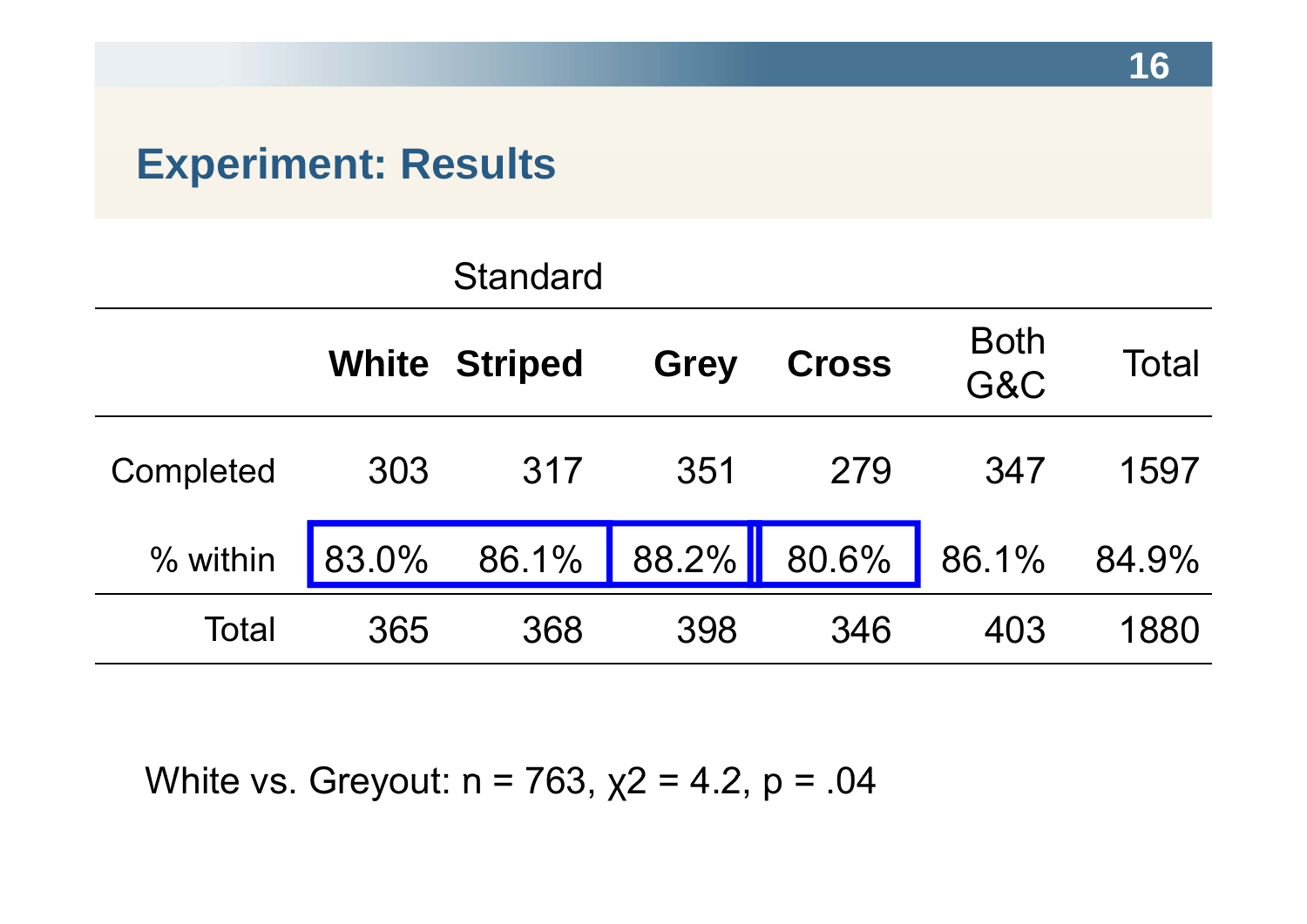- $\sim$ • The previous experiment used strong feedback techniques and big visual changes
- $\mathbb{R}^n$ This might have interfered with the task
- $\overline{\mathbb{R}^n}$ ■ The next experiment followed a more subtle approach and combined pre-click and post-click feedback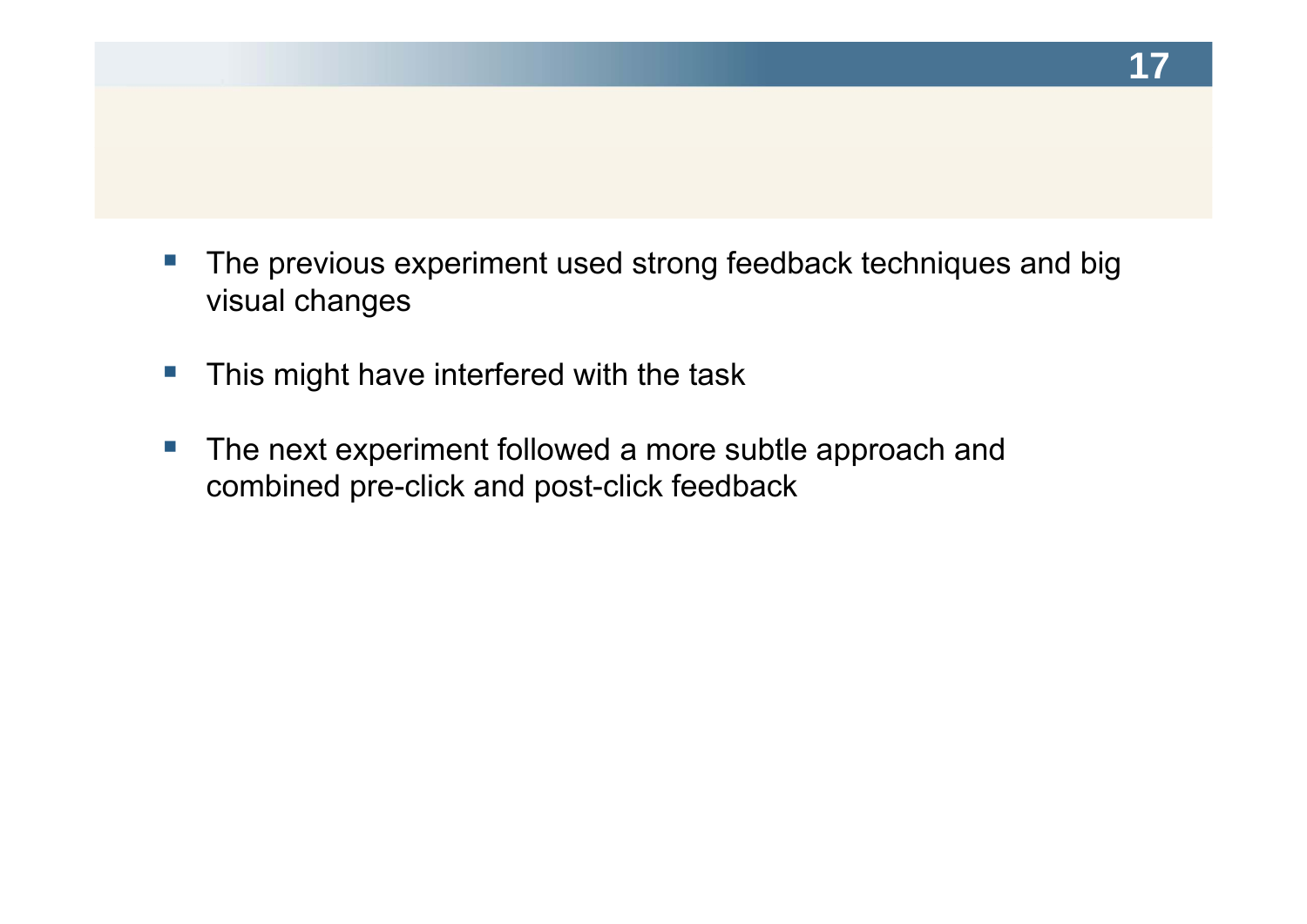## **Experiment: Enhancing Answer Options**

- $\left\vert \cdot \right\rangle$ ■ Goal: Test the combined effect of enhanced usability
- $\mathbb{R}^n$ Manipulation: Pre- and post-selection feedback
- $\mathcal{L}^{\mathcal{L}}$  Combining pre-selection light-blue highlighting with post-selection greyout and enlarged clickable area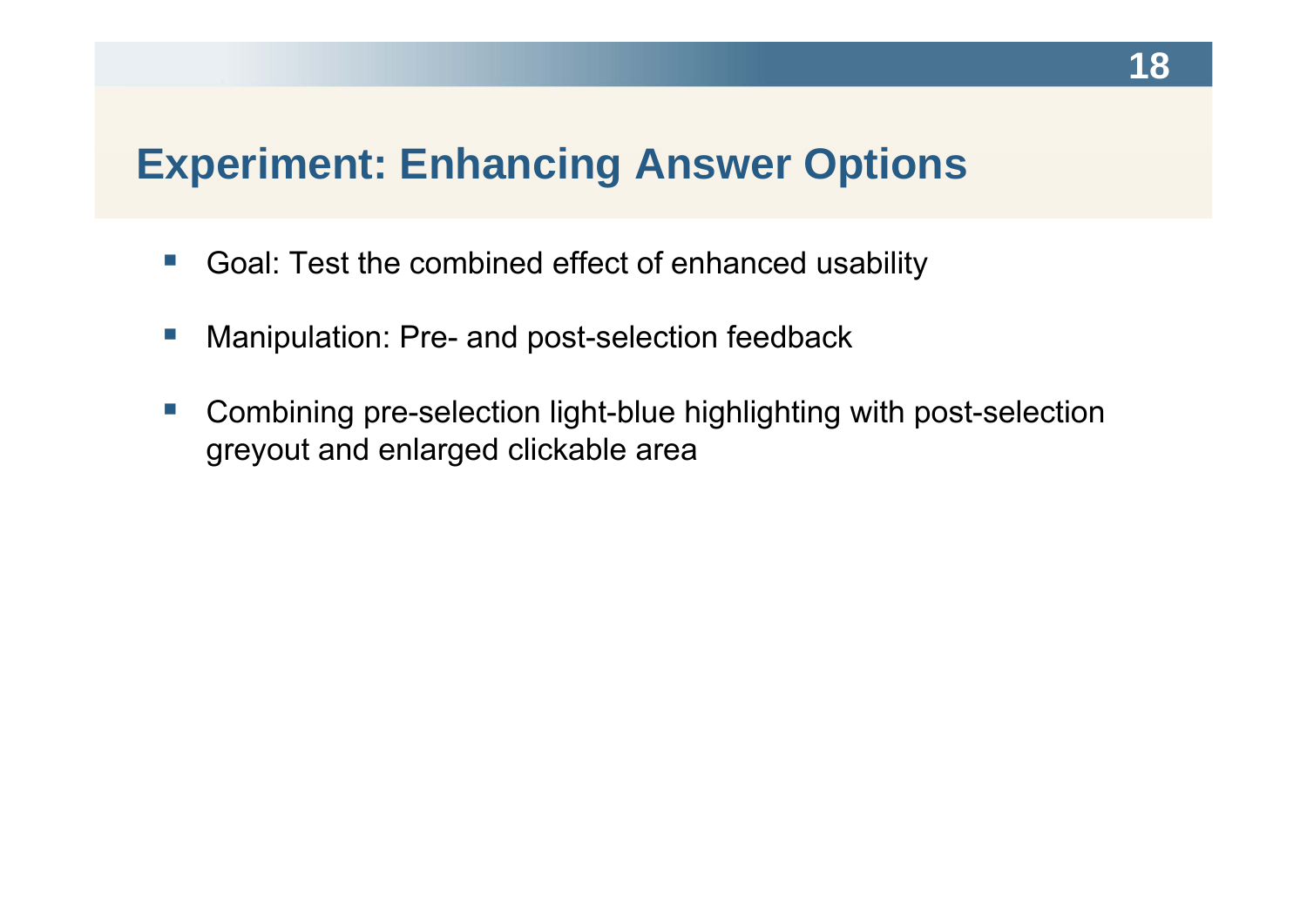#### **Experiment: Study Profile**

- $\mathbb{R}^n$ ■ Topic: △ Age Differences in Relationships
- $\mathcal{L}_{\mathcal{A}}$ Language: German
- $\mathcal{L}^{\text{max}}$
- e<br>S
- 
- $\mathcal{C}^{\mathcal{A}}$
- e<br>S
- e<br>S
- e<br>S

 Length: Short, 17 pages, 20 questions Sample: unrestricted online poll Response: 459 completions (64.8%) 708 clicked on invitation Manipulation: Randomized assignment to 2 conditions ■ Exp. questions: grid layout, 2 questions with 8 items each on a 5point agree-disagree scale Gender: **female 64.6%** 

Age: mean age was 50.8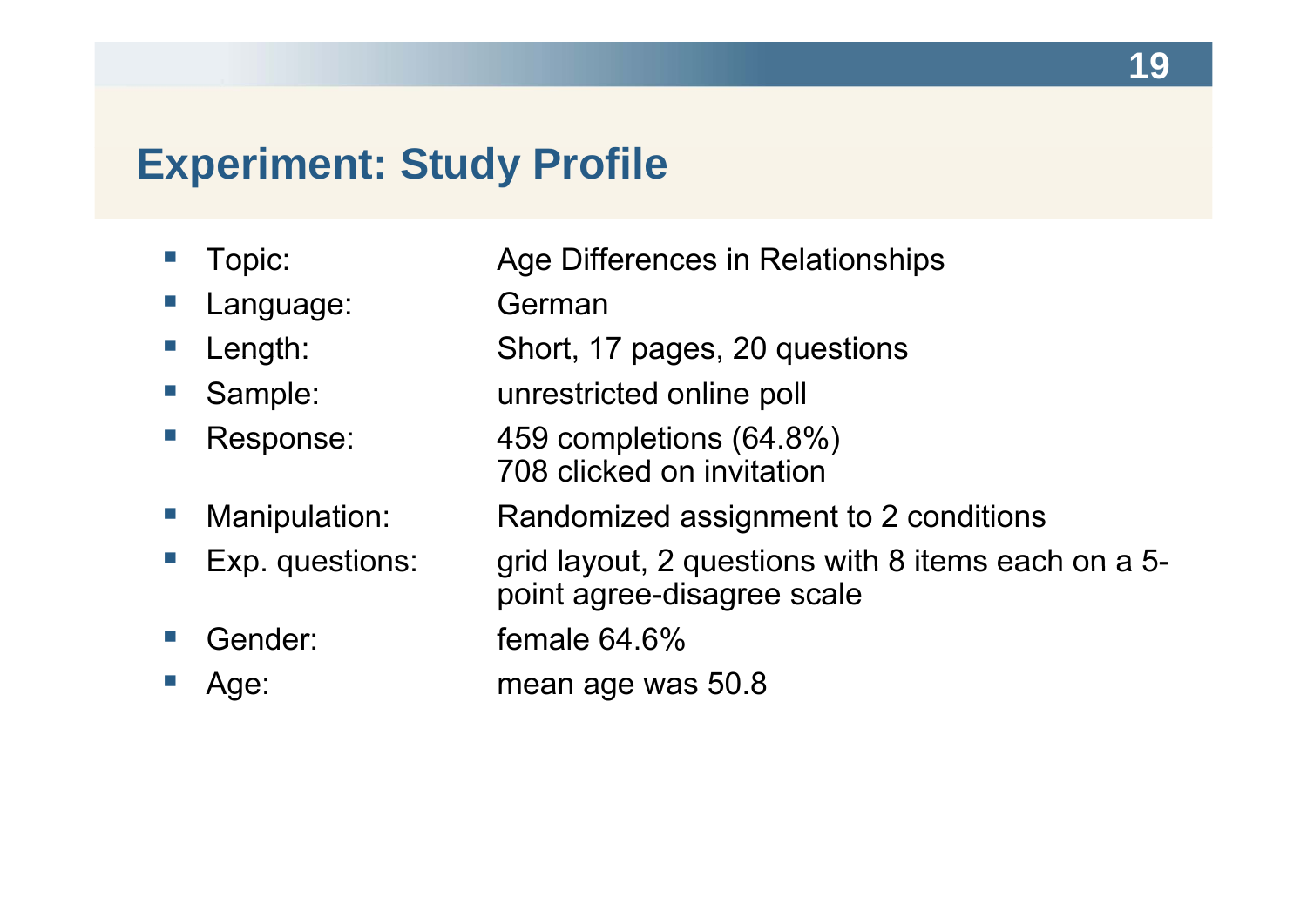## **Experimental Design and Results**

#### Bitte geben Sie auch zu den folgenden Aussagen an wie sehr Sie diesen zustimmen oder diese ablehnen.

Jeder Satz bezieht sich auf Beziehungen mit großem Altersunterschied, unabhängig davon welcher der beiden Partner der Jüngere ist. Geben Sie bitte eine Antwort pro Aussage.

|                                                                                                            | stimme<br>sehr zu | stimme<br>zu | teils/<br>teils | lehne<br>ab | lehne<br>sehr ab |
|------------------------------------------------------------------------------------------------------------|-------------------|--------------|-----------------|-------------|------------------|
| Ein jüngerer Partner kann im Krankheitsfall den Älteren länger<br>unterstützen.                            | $\bullet$         | ∩            | $\circ$         | O           | O                |
| Ein älterer Partner bietet finanzielle Sicherheit.                                                         | O                 | $\bullet$    | O               | O           | O                |
| In einer Beziehung mit einem großen Altersunterschied haben<br>die Partner zu unterschiedliche Interessen. | О                 | $\bullet$    | $\circ$         | O           | $\bigcirc$       |
| In Beziehungen mit großem Altersunterschied sind<br>tiefgehende Gespräche nicht möglich.                   | O                 | O            | O               | О           | $\bullet$        |
| Ein jüngerer Partner ist unternehmungslustiger, offener und<br>ausgelassener als Partner gleichen Alters.  | Ω                 | ∩            | $\bullet$       | ∩           | $\circ$          |
| Jüngere Partner sind körperlich attraktiver.                                                               | ∩                 | ∩            | $\bullet$       | ∩           | ∩                |
| Wenn die Frau jünger ist als der Mann, ist es besser für die<br>Beziehung.                                 | Ο                 | $\circ$      |                 | О           | Ω                |
| Ältere Männer erfahren mit einer deutlich jüngeren Partnerin<br>Bestätigung durch die Gesellschaft.        |                   |              |                 |             |                  |

- $\mathbb{R}^n$ With feedback 95.5% complete answers vs. 92% without feedback
- $n = 459, \chi^2 = 3.0, p = .04$
- **→** Visual feedback during the answer process eases survey participation and increases the number of complete answers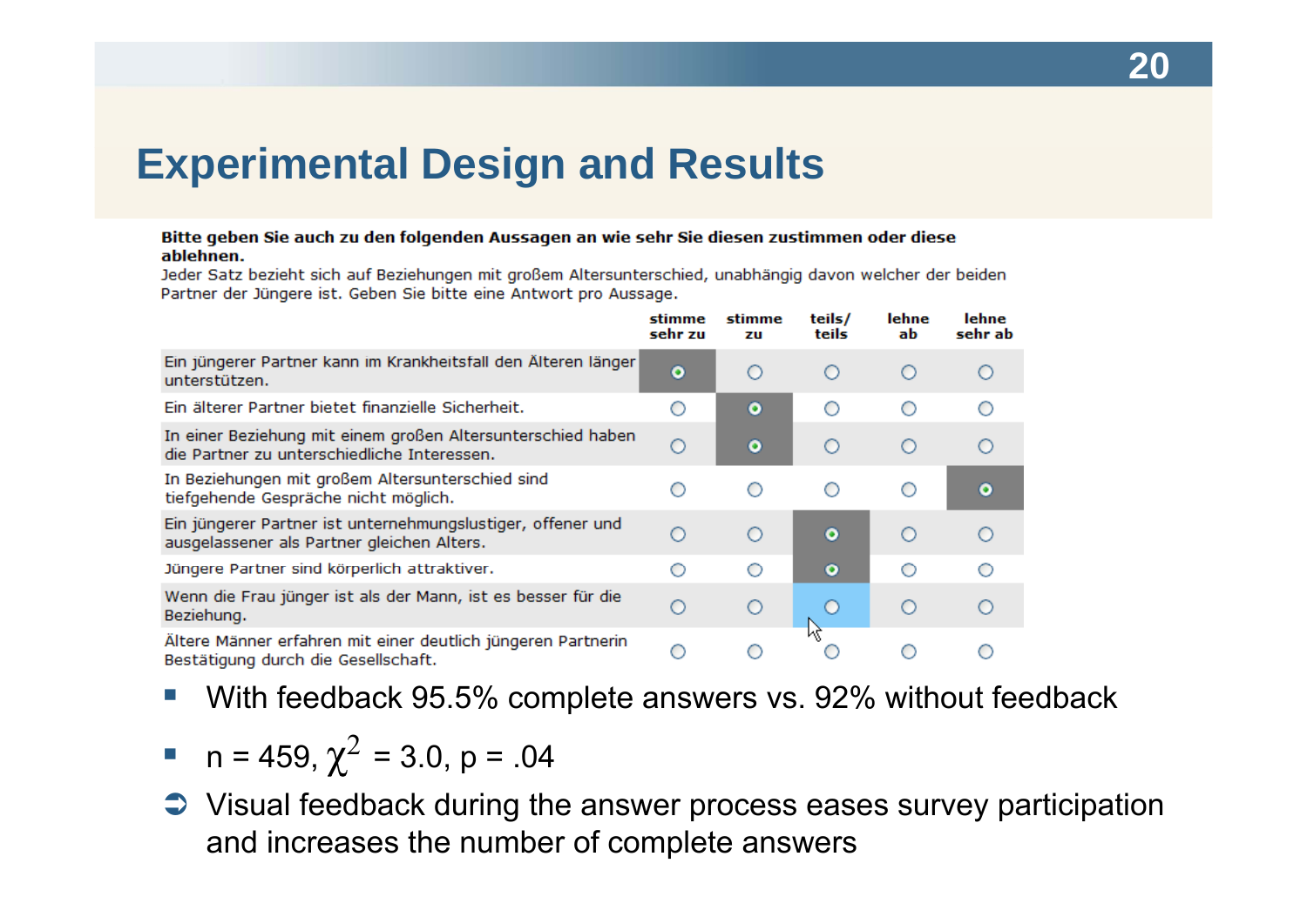## **Experiment: Full-factorial design in 2008**

- $\mathcal{L}^{\mathcal{L}}$ Goal: Decision experiment
- $\mathbb{R}^n$  Manipulation:
	- $\mathcal{L}^{\text{max}}$ Pre-Selection Feedback: None, Box, Row
	- $\mathcal{L}_{\mathcal{A}}$ Post-Selection Feedback: None, Box, Row
- e<br>S Response rate 71.5%
- $\mathcal{L}_{\mathcal{A}}$ For analysis 9 conditions, with approx 250 per condition,  $n = 2488$
- $\mathcal{L}_{\mathcal{A}}$ Data: LISS panel, CentERdata, the Netherlands (probability sample)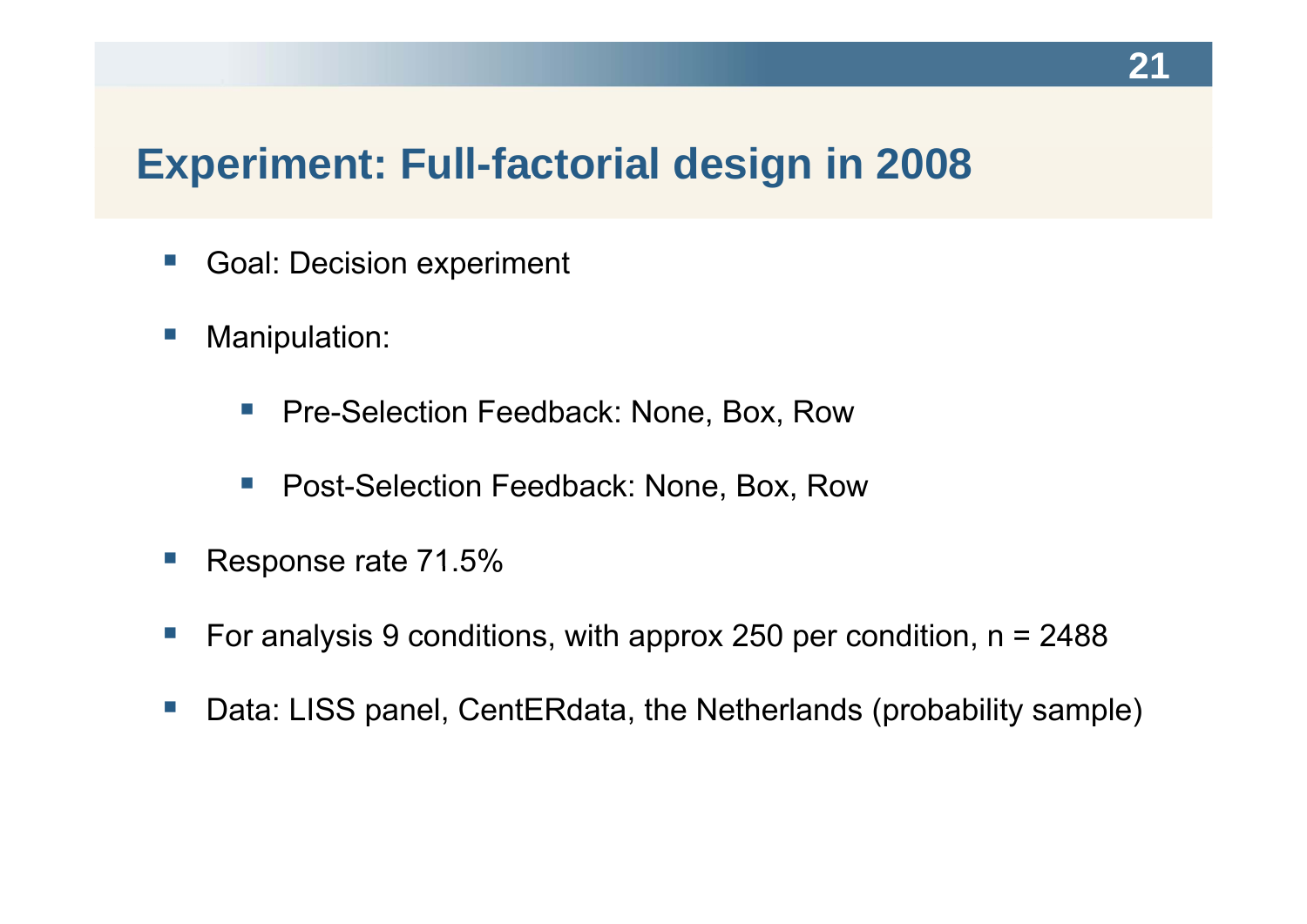# **Implemented Design**

|                                                                          | not at all true | hardly true | moderately<br>true | exactly true |
|--------------------------------------------------------------------------|-----------------|-------------|--------------------|--------------|
| I can always manage to solve difficult problems if I<br>try hard enough. |                 | O           |                    |              |
| I can always manage to solve difficult problems if I<br>try hard enough. |                 | O           |                    |              |
| I can always manage to solve difficult problems if I<br>try hard enough. |                 | O           |                    |              |
| I can always manage to solve difficult problems if I<br>try hard enough. |                 |             |                    |              |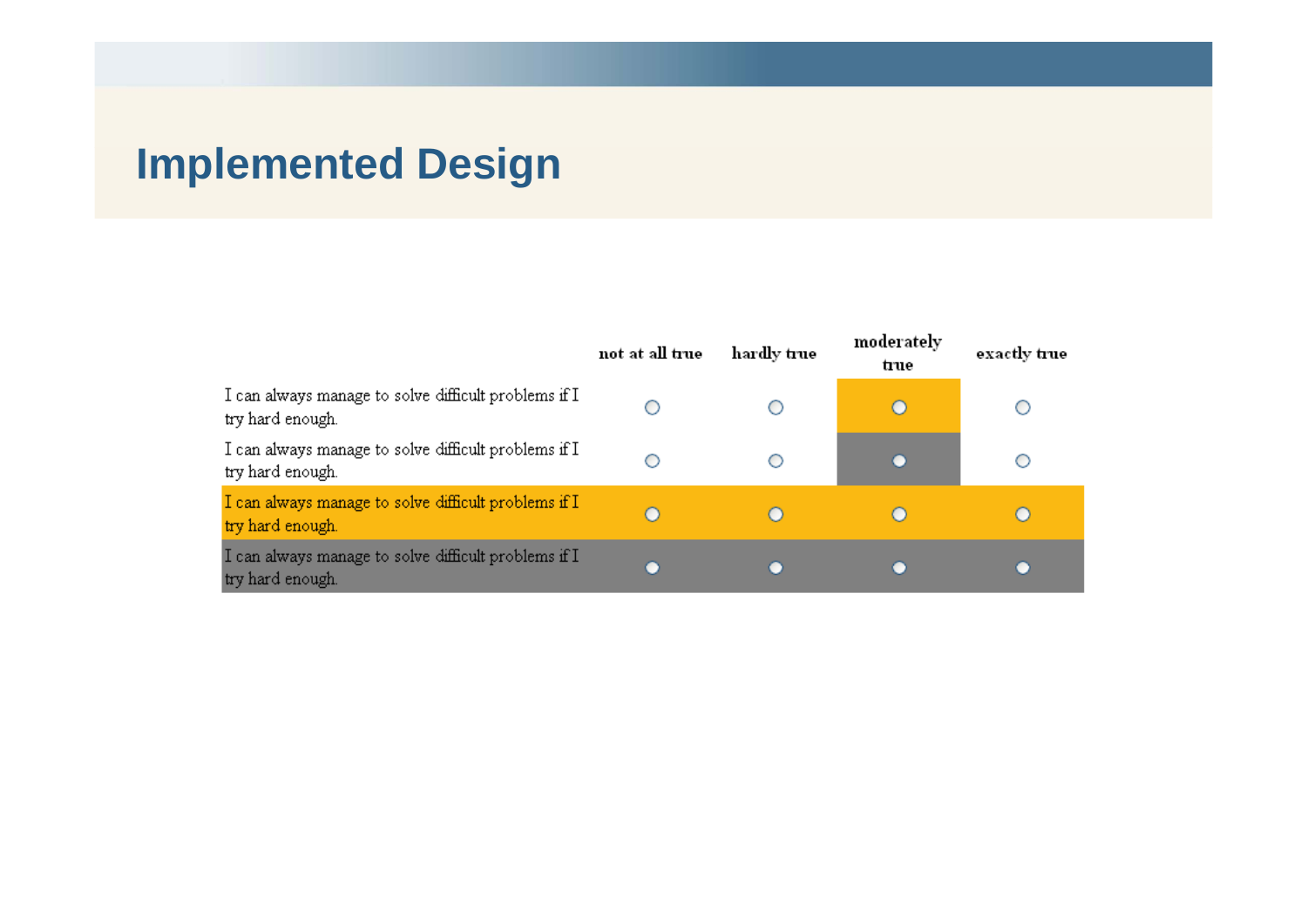# **Better highlight a complete row than a single cell**

| Pre-Selection Feedback  | None | None       | None    | <b>Box</b> | Box        | <b>Box</b> | Row     | Row        | Row         |
|-------------------------|------|------------|---------|------------|------------|------------|---------|------------|-------------|
| Post-Selection Feedback | None | <b>Box</b> | Row     | None       | <b>Box</b> | Row        | None    | <b>Box</b> | Row         |
| Item Nonresponse        | 9.6  | 7.9        | $5.7**$ | $12.2**$   | 12.9       | 9.8        | 7.7     | 8.6        | 5.6         |
| Changes in Answers      | 37.6 | 42.9       | 37.4    | $51.0***$  | 38.4       | 55.3       | $31.6*$ | 39.4       | <b>31.8</b> |
| Nondifferentiation A    | 64.6 | 66.0       | $67.8*$ | 68.9*      | 66.3       | 64.7       | 67.0    | 63.0       | 63.5        |
| Nondifferentiation B    | 34.6 | 34.2       | 33.7    | 34.5       | 33.9       | 34.1       | 33.2    | 35.1       | <b>33.2</b> |

|                                                                          | not at all true | hardly true | moderately<br>true | exactly true |  |
|--------------------------------------------------------------------------|-----------------|-------------|--------------------|--------------|--|
| I can always manage to solve difficult problems if I<br>try hard enough. |                 |             | C                  |              |  |
| I can always manage to solve difficult problems if I<br>try hard enough. |                 |             |                    |              |  |
| I can always manage to solve difficult problems if I<br>try hard enough. |                 |             |                    |              |  |
| I can always manage to solve difficult problems if I<br>try hard enough. |                 |             |                    |              |  |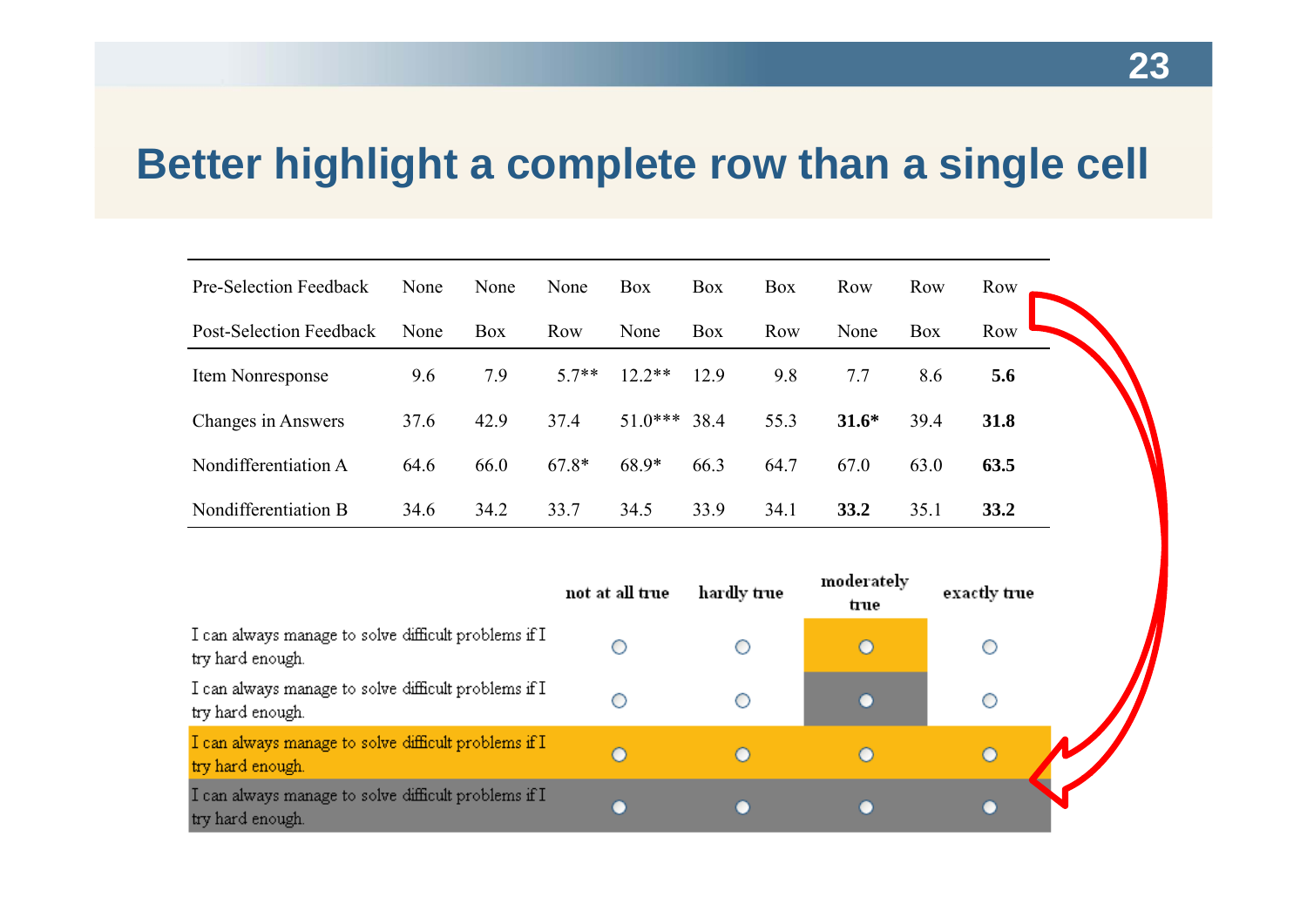# **Nonresponse 3, dropout: Using feedback to increase survey completion rates**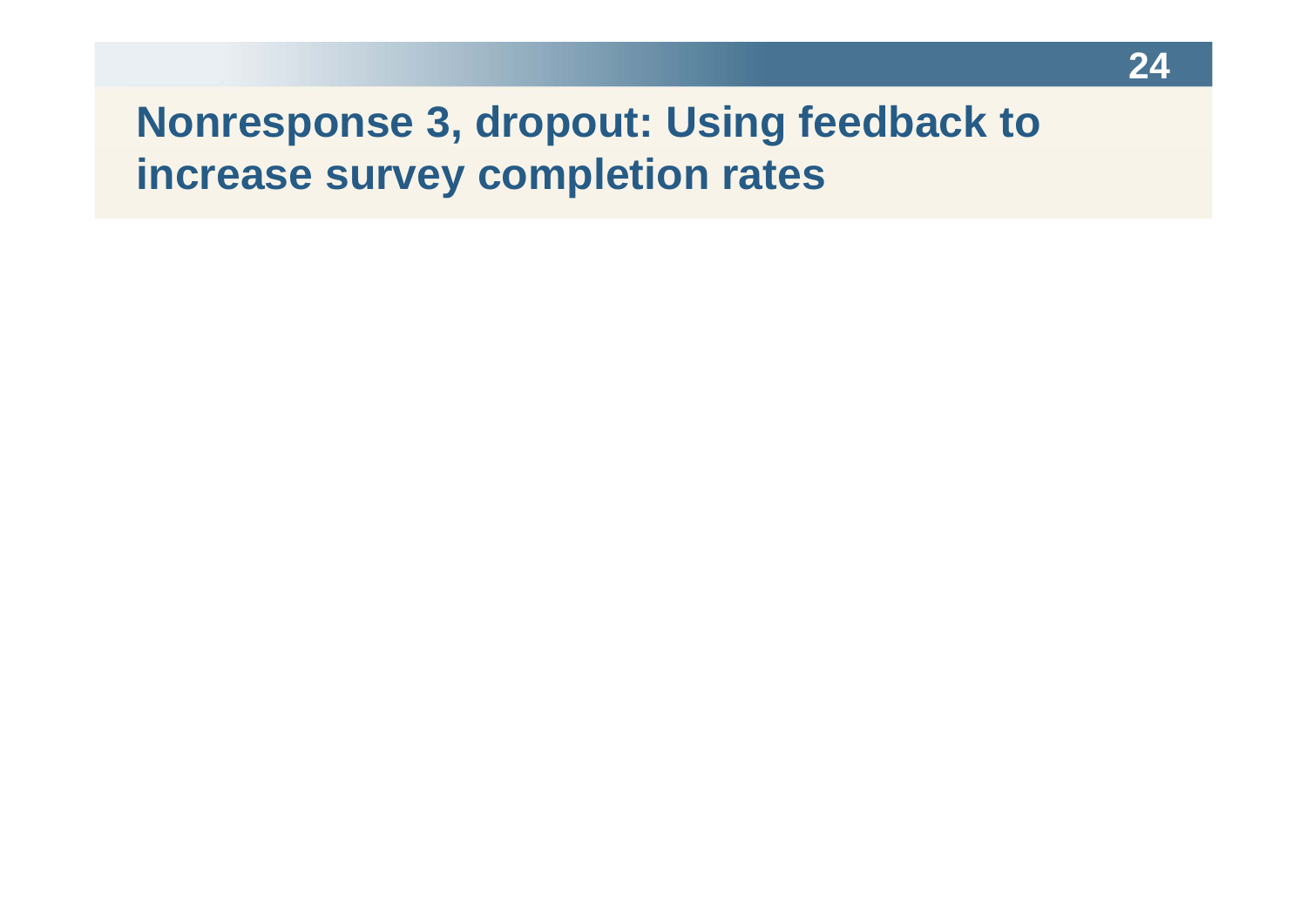# **Feedback to Increase Survey Completion Rates**

- $\mathcal{L}^{\mathcal{L}}$  $\blacksquare$  Feedback on progress of the survey should motivate
- $\mathcal{C}^{\mathcal{A}}$ Examples:

![](_page_24_Figure_4.jpeg)

- e<br>S progress = current page / amount of pages
- e<br>S Until recently contradicting results in experiments with progress indicators were published
- $\mathcal{L}^{\mathcal{L}}$ No effect (Heerwegh, 2004)
- e<br>S ■ Negative effect (Crawford, Couper, & Lamias, 2001)
- e<br>S Positive effect (Couper, Traugott, & Lamias, 2001)
- Ŧ Visual jumping progress bars due to filter questions are problematic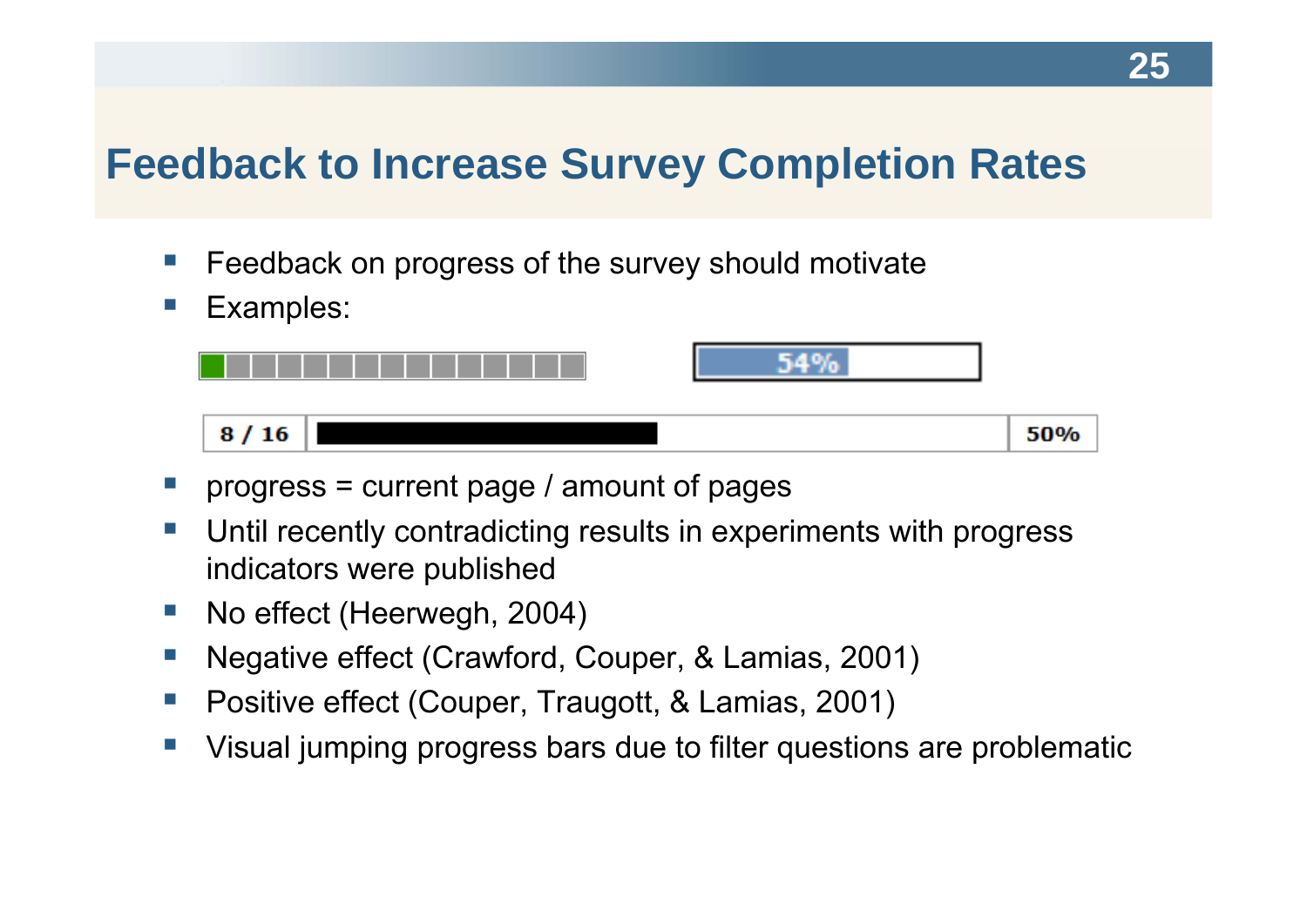# **Solution**

 $\mathcal{L}_{\mathcal{A}}$ A dynamic calculation approach to progress indicators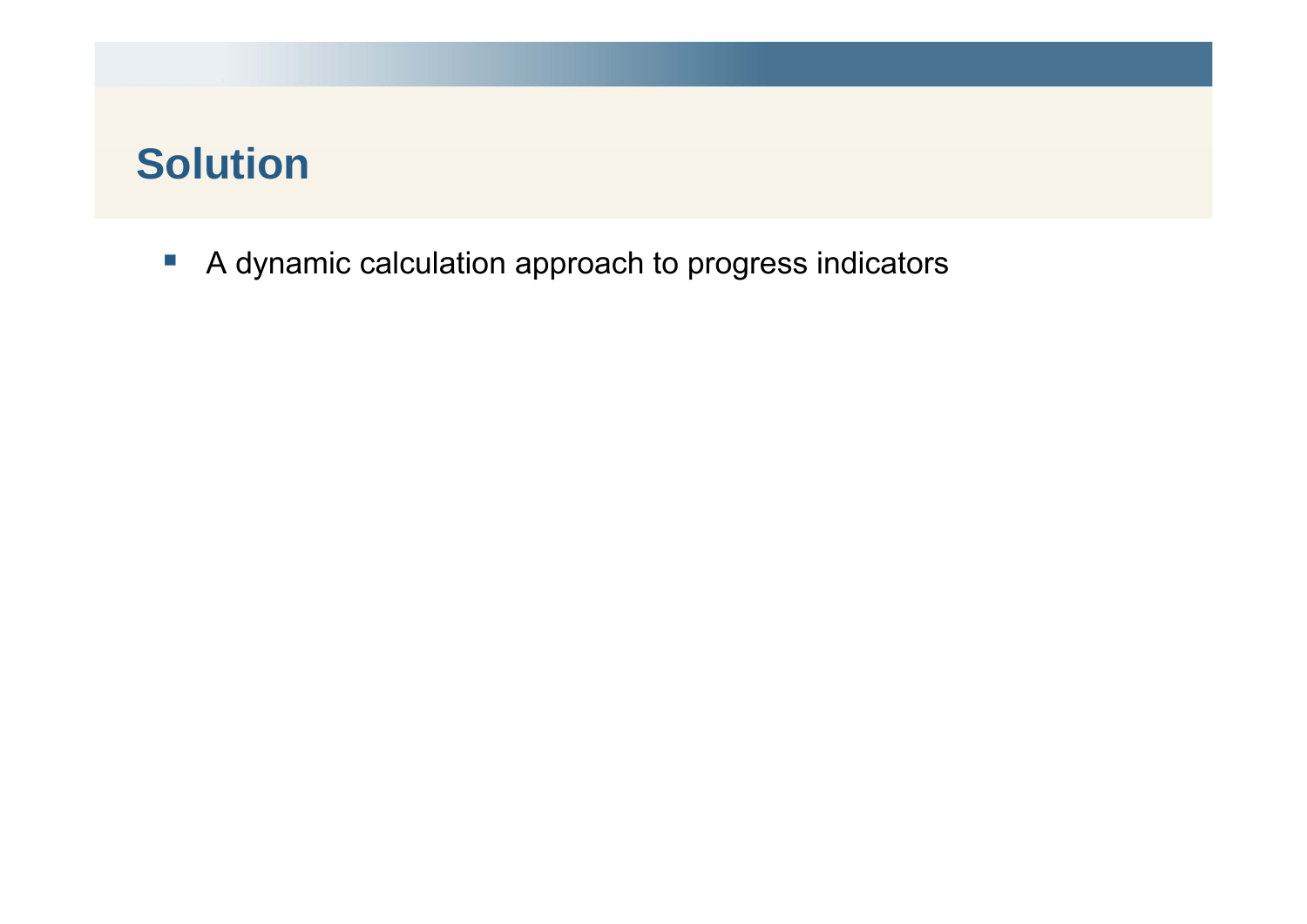## **The value of providing feedback, theoretically…**

- 1.. True feedback on progress should be best, i.e. result in highest completion rates.
- 2. Dynamic calculation approach: not perfectly true but without jumps
- 3. No progress indicator is better than
- 4. Jumping progress indicators, i.e. misleading feedback.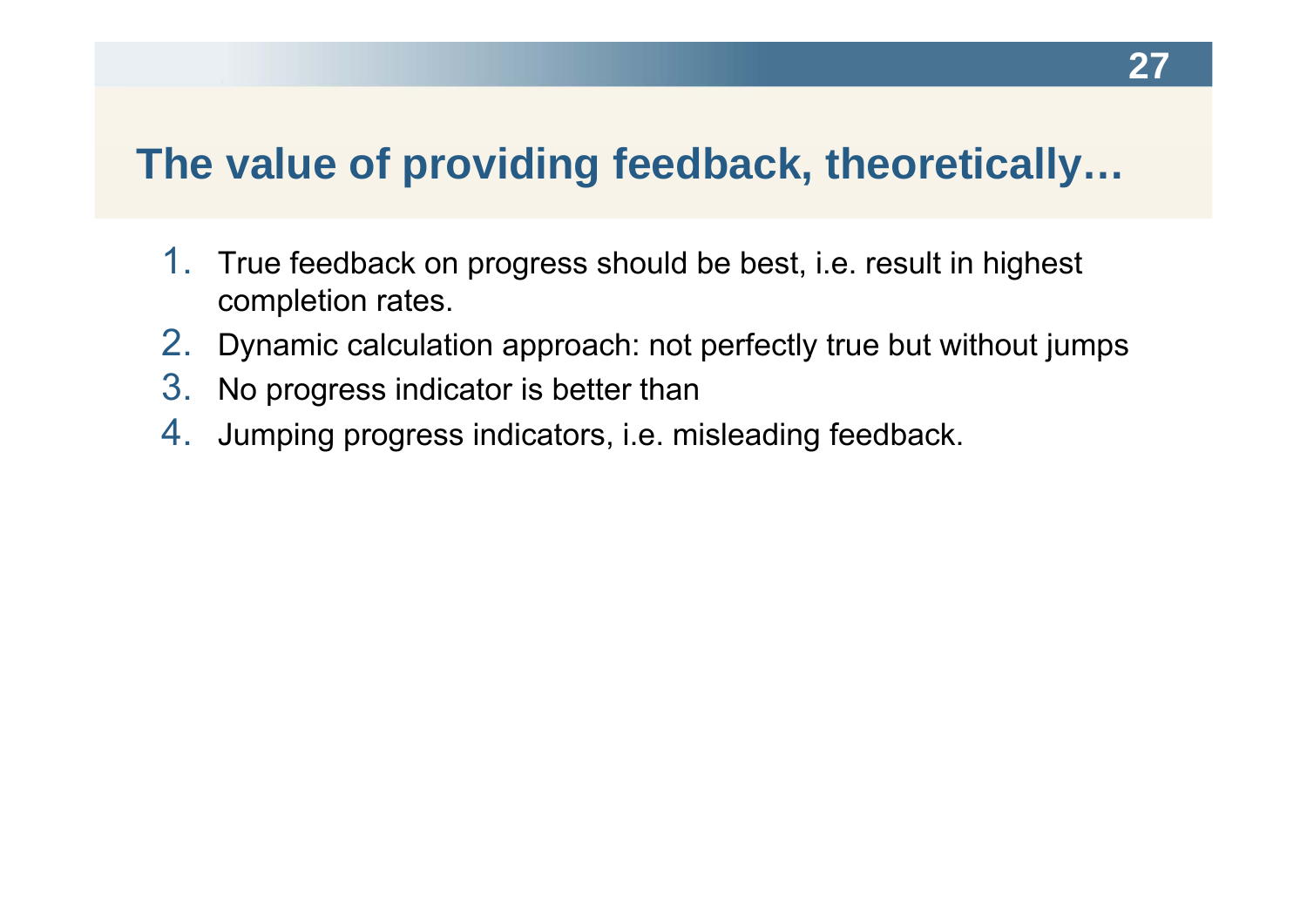# **Experiment: Study Profile**

- $\mathbb{R}^n$ Topic: Cooking
- $\mathcal{L}_{\mathcal{A}}$ Language: German
- Length: Short, 30 pages, 2 times a 5 page skip = 20 p. Sample: Sozioland Response: 1091 started, 620 completions (56.8%) 759 in the experiment Manipulation: 4 types of progress calculation Gender: female 66.5% Age: 19-29 (35%), 30-39 (26%)

**28**

e<br>S e<br>S

 $\mathcal{L}^{\mathcal{L}}$ 

 $\mathcal{L}^{\text{max}}$ 

 $\mathcal{C}^{\mathcal{A}}$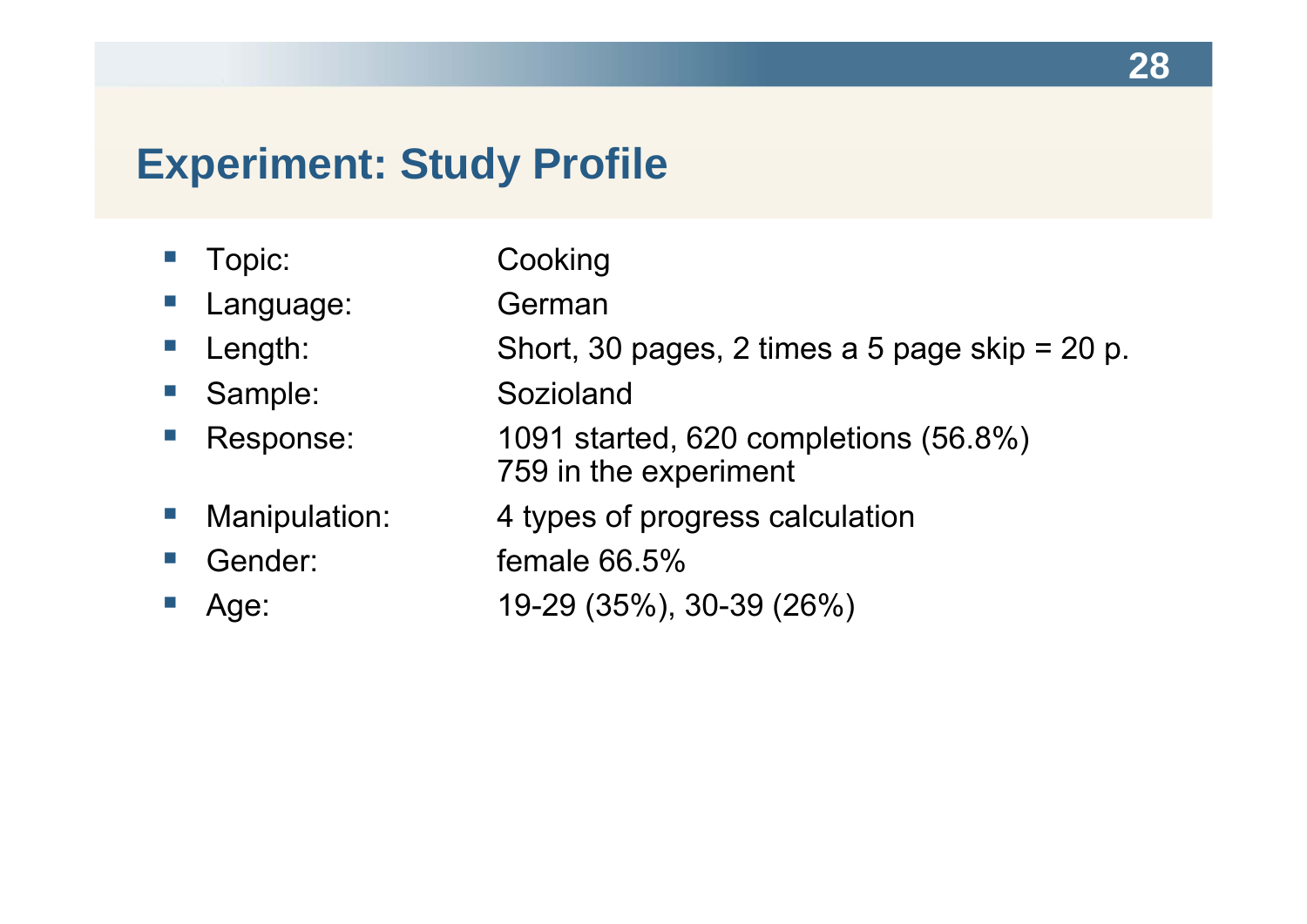## **Experimental Design**

Survey with 30 pages, including two filter jumps

**T**rue progress, continuous, not possible in real surveys

- **D** ynamic calculation, increasing
- **N**o progress bar

**J J**umps, current standard, progress bar jumps over filter questions

**29**

**T**rue progress, continuous, not possible in real surveys

**D**ynamic calculation, increasing

**N**o progress bar

**Jumps, current standard, progress bar visibly jumps over filter questions**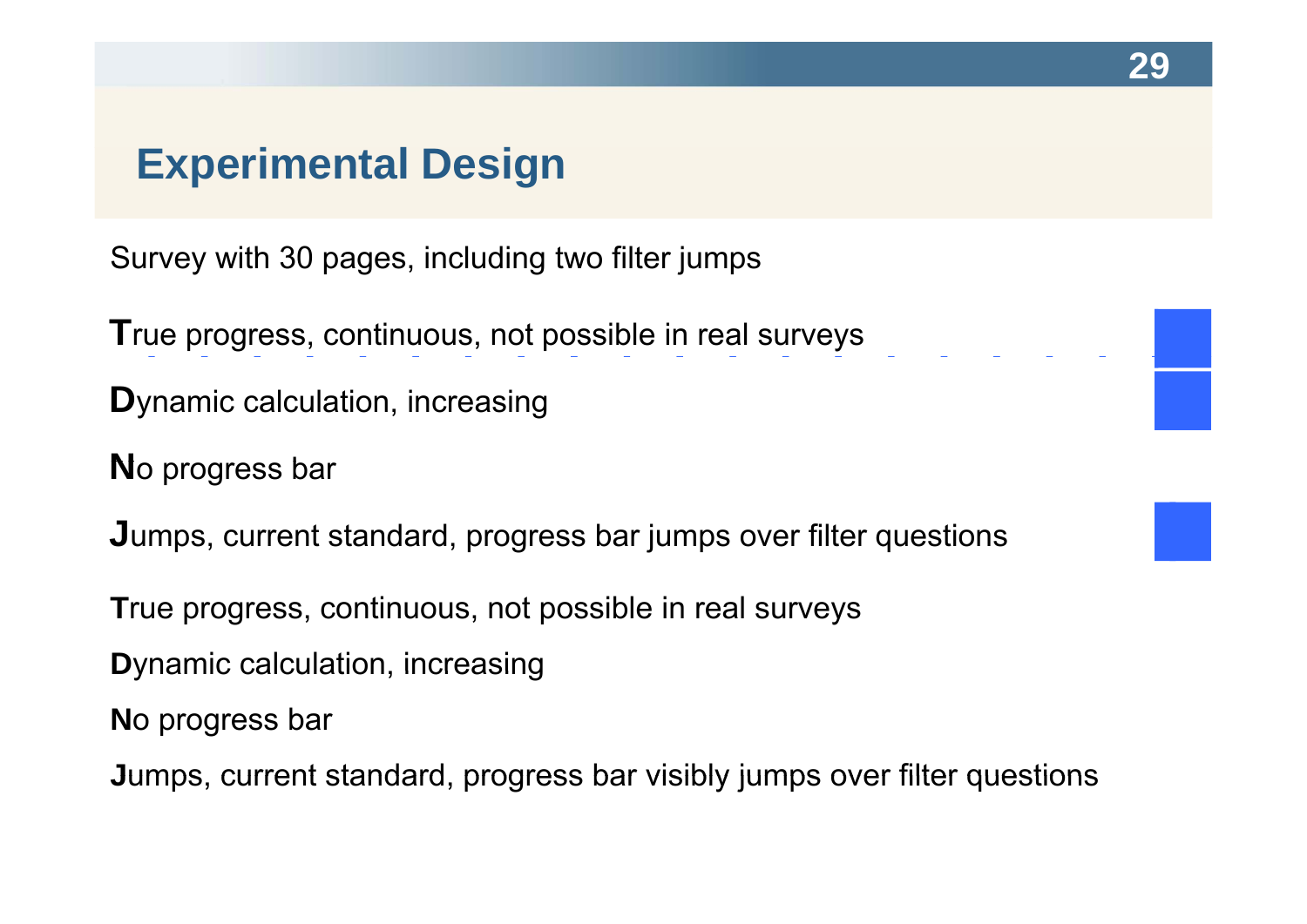### **Results as expected**

| $n = 759$ | <b>Jumps</b> | No progress | <b>Dynamic</b> | <b>True</b> |
|-----------|--------------|-------------|----------------|-------------|
|           |              |             |                |             |
| dropout   | 47           | 32          | 33             | 24          |
| complete  | 158          | 158         | 161            | 146         |
| dropout   | 22.9%        | 16.8%       | 17.0%          | 14.1%       |
| complete  | 77.1%        | 83.2%       | 83.0%          | 85.9%       |
| Total     | 205          | 190         | 194            | 170         |

 $\mathcal{L}_{\mathcal{A}}$ ■ 8.8% difference is significant,  $χ² = 4.7$ ; p = 0.03

- **→** Hitherto contradicting experimental results can now be explained with different im plementations
- $\supset$  Investment in good progress indicators pays off in terms of higher completion rates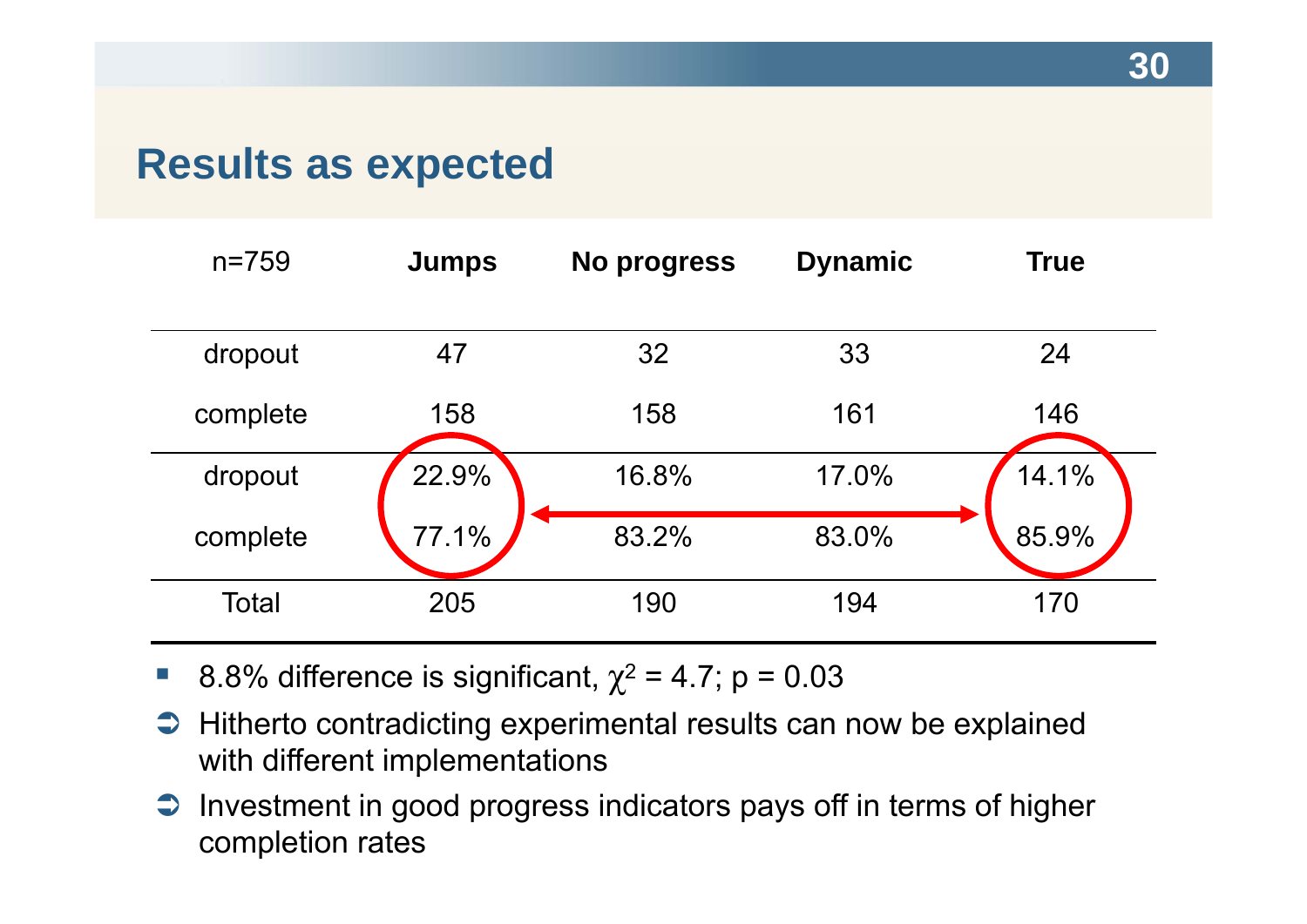#### **Summary of Studies**

- $\supset$  Concepts and methods of usability research lead to higher data quality in surveys in terms of reduced nonresponse.
- High usability fosters successful human-survey interaction, reduces interaction errors, thereby preventing loss of motivation.
- (1) Avoid additional unit nonresponse and ensure accessibility by relying on widely available technology for online survey implementations.
- $\supset$  (2) Reduce item nonresponse with visual feedback during the answering process.
- $\supset$  (3) Reduce dropout with meaningful feedback about the survey progress.